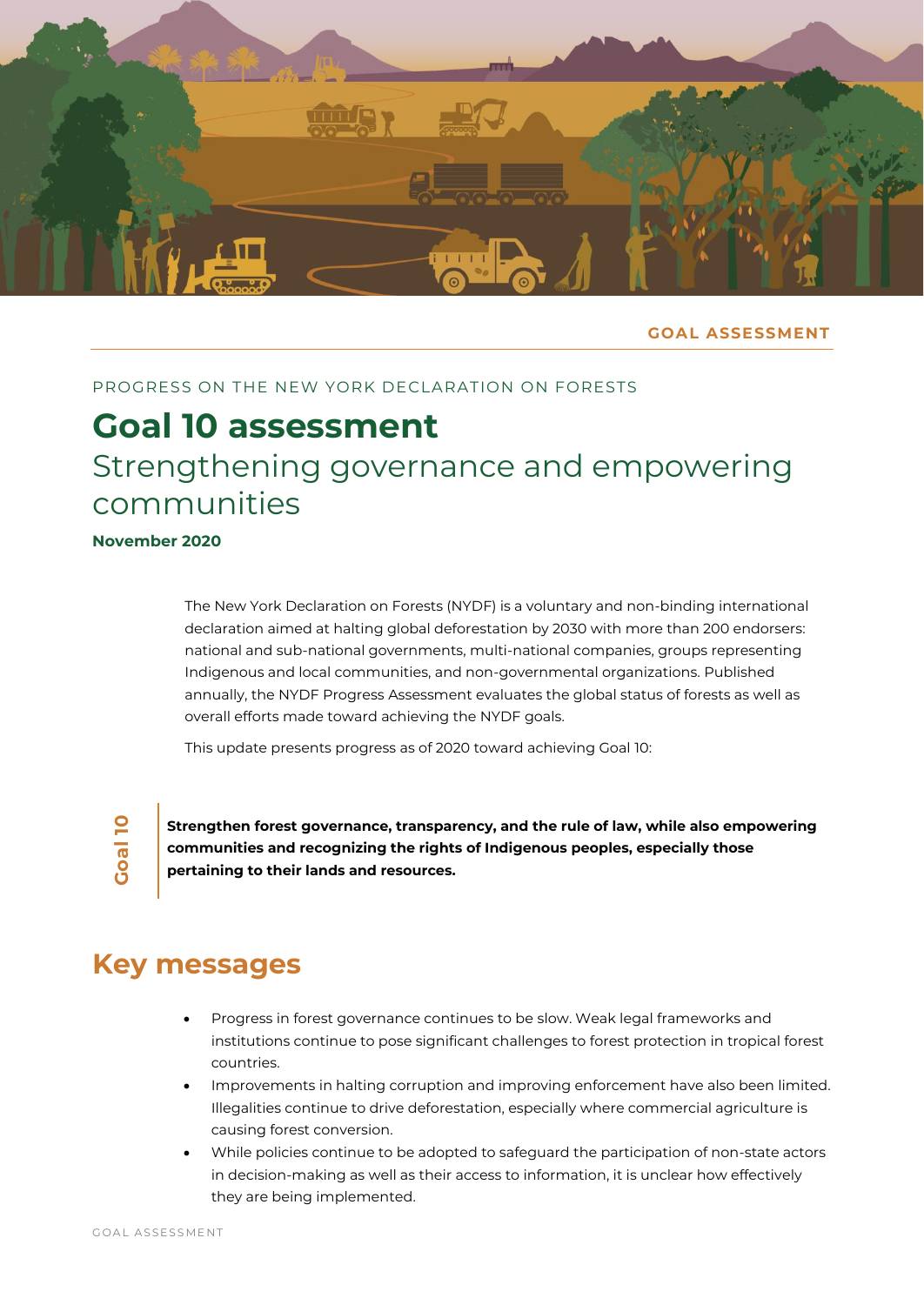• While the recognition of the rights of Indigenous peoples and other local communities to their lands and resources has improved internationally, a significant share of community lands remains unrecognized by national laws.

### **Overview of goal and indicators**

Goal 10 of the New York Declaration on Forests (NYDF) recognizes the link between governance and deforestation. It commits endorsers to support transparency, the rule of law, and the empowerment of communities and Indigenous peoples to their land and resources. In this assessment we understand forest governance to entail:

- The institutions, laws, policies, and processes that govern the ownership, management, use, protection, and conversion of forests
- How these institutions, laws, policies, and processes operate in practice, including their degree of transparency
- The strength of the rule of law in forest-related matters, including the implementation and enforcement of the law and access to justice for those wronged by forest-related decisions
- The governance of international trade in forest products and non-forest products linked to deforestation and forest degradation
- The rights and empowerment of Indigenous peoples and local communities

### **Assessing progress**

This update assesses progress based on the framework used in the 2018 and 2019 assessment reports on Goal 10. This framework expanded on previous assessments of Goal 10 and contains three criteria and eight indicators related to the rule of law, forestrelated crime, transparency, participation, and access to justice, as well as empowerment of Indigenous communities (Table 1).

#### **Table 1. Criteria and indicators to track Goal 10**

| Criteria                                                                                | <b>Indicators</b>                                                                                                                                      |
|-----------------------------------------------------------------------------------------|--------------------------------------------------------------------------------------------------------------------------------------------------------|
| 1. Governance, the rule of law, and<br>forest-related crime                             | 1.1 Legal and policy frameworks governing forests<br>1.2 Illegality in and around forests<br>1.3 Demand-side measures and international<br>cooperation |
| 2. Transparency, participation, and<br>access to justice                                | 2.1 Transparency and access to information<br>2.2. Participation in decision-making<br>2.3 Access to justice                                           |
| 3. Empowering and ensuring the rights<br>of Indigenous peoples and local<br>communities | 3.1. Rights of Indigenous peoples and local<br>communities<br>3.2. Empowerment of communities                                                          |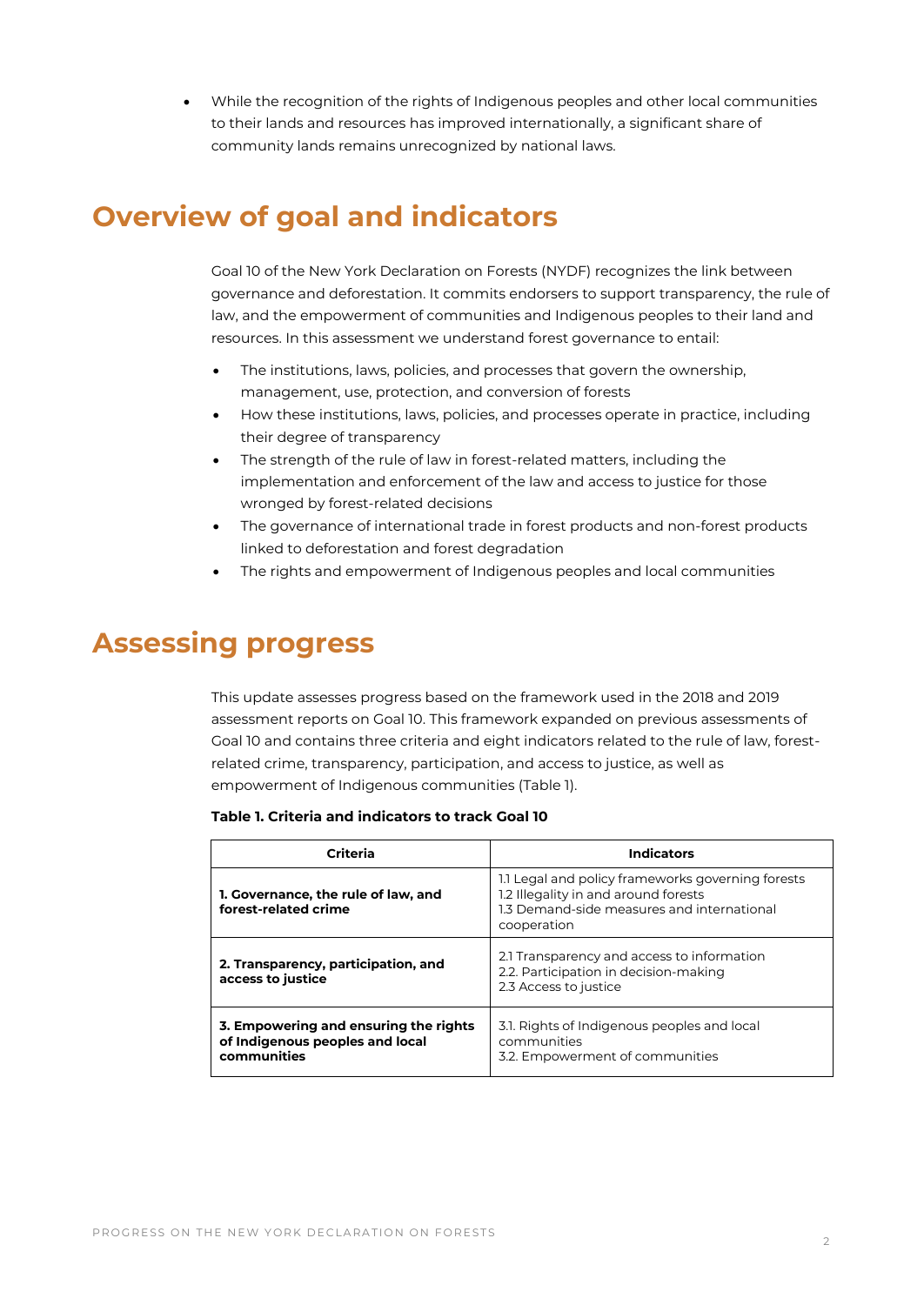### **Findings**

### **Criterion 1: Governance, the rule of law, and forest-related crime**

Forest governance plays an important role in efforts to reduce deforestation and increase reforestation. Strong and just laws, effective law enforcement, high levels of transparency and political will are among the governance elements that can have a positive impact on forest stewardship. While some countries have made improvements in their efforts to improve their forest frameworks and reduce illegal activities this year, progress remains slow.

#### **Indicator 1.1: Legal and policy frameworks governing forests**

A Special Report on climate change and land by the Intergovernmental Panel on Climate Change (IPCC Special Report) released in 2019 reaffirms earlier conclusions of our Goal 10 assessment reports on how well-designed policies, institutions, and governance frameworks contribute toward land-related mitigation. The report highlights several challenges effective forest governance continues to face, such as insecure land tenure and limited access to resources and knowledge. Large-scale studies mentioned in last year's report, such as the UN Environmental Rule of Law report and the Chatham House and Climate Focus legality assessment, also show that countries continue to face major inconsistencies within their environmental and forest legislation and a lack of political will to effectively address deforestation.<sup>a,b</sup>

In its recommendations, the IPCC notes that a mix of policies can support sustainable land management more effectively than a single policy approach. Also, policies that aim to reduce food loss and waste, influence dietary choices and enhance low emission trajectories, can reduce land degradation, desertification, and poverty. Securing land tenure and factoring environmental costs, co-benefits, and trade-offs into policy-making can contribute to better sustainable land management practices and overcome implementation barriers.<sup>1</sup>

These findings are also reflected in a recently-published study that reviewed 28 studies on the correlation between forest governance measures and deforestation trends. The authors found that governance plays an important role in reducing deforestation; and that, in particular, land-use planning and land enforcement are among the main governance elements that have a positive impact on efforts to reduce deforestation. They also found that a regulated framework is necessary for governance measures to be effective.<sup>2</sup>

**Laws and policies continue to hinder forest protection despite some national and regional efforts to improve forest and land-use policy**

<sup>&</sup>lt;sup>a</sup> Chatham House: Forest Governance and Legality, https://forestgovernance.chathamhouse.org/.

<sup>b</sup> Climate Focus and Chatham House released its assessment in 2018-2019 on forest governance issues in nine tropical countries: Brazil, Cameroon, Democratic Republic of the Congo, Ghana, Indonesia, Lao People's Democratic Republic, Malaysia, Papua New Guinea, and Republic of Congo. This study found that while all nine countries studied had made progress in strengthening their laws and policies tackling illegal deforestation, most had major inconsistencies within their forest legislation and a lack of political will to effectively address deforestation. More on this can be found on the newly released Chatham House [website](https://forestgovernance.chathamhouse.org/publications/forest-governance-and-deforestation-addressing-the-disparity) that monitors forest governance and legality in 19 countries to assess the effectiveness of government and private sector efforts to tackle illegal logging and trade.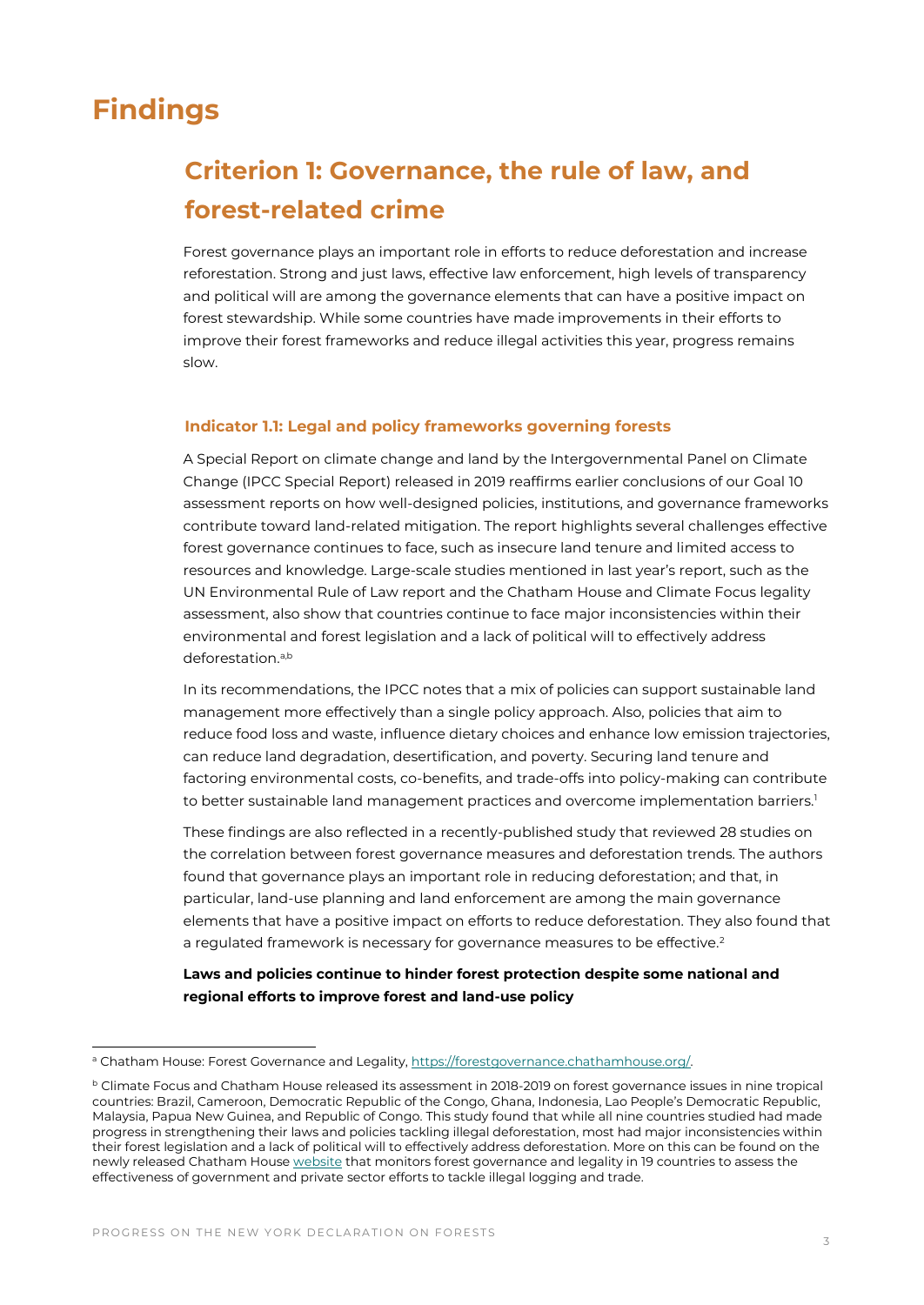Since our last Goal 10 assessment, some countries have adopted policies or made changes to existing ones that aim to improve forest management and/or reduce deforestation. The Parliament of the Republic of Congo passed a new forest law to promote sustainable forest management. While welcomed by civil society in the country, the law has not been signed by the president nor been made public yet.<sup>3</sup> Following their announcement in 2019, Ghana and Cote d'Ivoire released joint action plans to curb deforestation in the cocoa sector. Some of the planned measures include prohibiting and preventing cocoa activities in protected areas, improving social security of farmers, strengthening supply-chain mapping, and ensuring transparency.<sup>45</sup>

In Indonesia, the Forest and Peatland Moratorium, first introduced in 2011 as a temporary measure to suspend new concession licenses in primary forests and peatlands, was made permanent in August 2019.<sup>6</sup> Moreover, a 2020 Center for International Forestry (CIFOR) report found that the implementation of Voluntary Partnership Agreements (VPAs) in Ghana, Cameroon and Indonesia has contributed to a decrease in illegal logging rates, greater inclusion of Indigenous peoples in decision making, and more coherent legal frameworks. Sanctions in these countries for forest crimes have also become stronger and more likely to be enforced than before VPA implementation.<sup>7</sup>

In Latin America, following the devastating forest fires in the Amazonian basin in 2019, seven Amazonian countries (Bolivia, Brazil, Colombia, Ecuador, Guyana, Peru, Suriname) signed a pact (Pacto de Leticia) in September 2019 to better coordinate the protection of rainforests in the region. $8$  A few months later, an action plan with concrete steps of action was published. Highlights include:

- Strengthen collaboration on protection and reforestation efforts by exchanging experiences and strategies on sustainable forest management, and creating regional cooperation mechanisms;
- Create a natural disaster network (Red Amazónica de Cooperación) for rapid and coordinated responses between the emergency centres of each country;
- Improve monitoring capacity through the use of satellites, information sharing, and rapid-response systems;
- Better recognize the role of women and Indigenous communities in the conservation of forests and improve their capacity to manage forestry risks.<sup>9</sup>

While the action plan promises a better regional response to forest fires, no coordinated efforts based on the pact have been recorded since its signing. As of September 2020, the planned natural disaster network has not yet been established and the action plan has also not been revised. However, a meeting in August 2020 between most of the presidents of the region was conducted to reaffirm the commitments made in the pact. Moreover, the Inter-American Development Bank, which was also present in the meeting, pledged to create an investment fund to support the financing of the action plan.<sup>10</sup>

Overall, however, global progress in strengthening forest governance remains slow. Several countries have weakened their forest governance frameworks by amending, revising or adopting new policies that reduce forest protection. In Bolivia, Supreme Decree 3973, adopted in July 2019, has opened up millions of hectares for agricultural expansion in previously protected areas in the Beni and Santa Cruz provinces. The decree, which has been criticised by civil society and Indigenous groups, also authorizes the use of "controlled burns" for clearing forests. In Beni alone, 4.5 million hectares of previously protected private and community forest land are now available for clearing. In addition, a Land Use Plan (PLUS) for the Beni area that releases between nine to ten million hectares of additional land for agricultural production was ratified by the end of 2019.<sup>11</sup>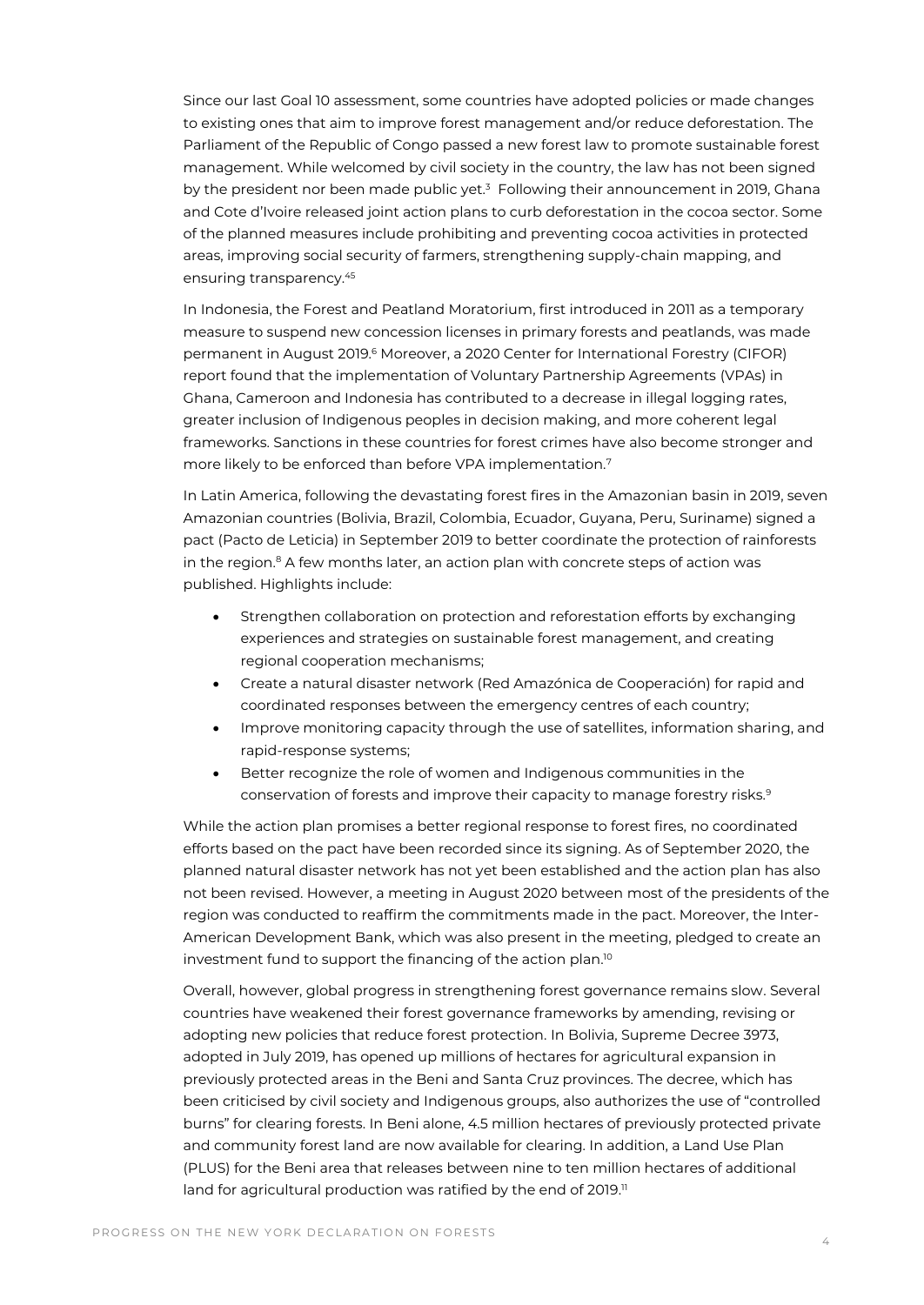In the neighbouring country of Peru, legislation<sup>12</sup> has been passed in the Ucayali department that removes environmental and social safeguards for 3.5 million hectares of permanent production forests, and allows the clearing of over 100 thousand hectares of rainforest for agribusiness and ecotourism.<sup>13</sup> Recently, the director of the National Forest Service (SEFOR) was fired shortly after opposing an amendment by the Ministry of Agriculture that would allow for the conversion of protected forest into productive land more easily. The Government denies his discharge was related to his opposition to the amendment.<sup>14</sup>

In Cameroon, the Ministry of Forestry and Wildlife (MINFOF) recently granted two industrial logging concessions of 150,000 hectares in the Ebo Forest, an area of pristine forest that, since 2006, the Government had planned to convert into a National Park.<sup>15</sup> Similarly, the Ministry of Environment of the Democratic Republic of the Congo (DRC) granted nine logging concessions covering an area of approximately 2 million hectares of forest in early 2020. Both Cameroonian and Congolese civil society, as well as international nongovernmental organizations (NGOs) have since contested these decisions. In the case of the DRC, organizations are arguing that the nine concessions were granted in violation of certain regulatory provisions.<sup>16</sup>

#### **Box 1. Weakening of Brazilian forest policy framework**

A recent study suggests that deregulation and the weakening of enforcement efforts, as well as road infrastructure development in Brazil can increase speculative behaviour: as the "price" to convert forests illegally decreases and actors believe illegal behaviour will go unpunished, they may be more inclined to secure land claims by illegal deforestation, expecting to benefit from appreciating land markets later.<sup>17</sup>

As noted in last year's assessment, the forest policy framework in Brazil has been weakened considerably since 2018. A bill proposed in May 2020<sup>c</sup> meant to formalize farmers' land rights may also be providing amnesty to those that have squatted land (up to 2,500 hectares) within governmentcontrolled reserves between 2011 and 2019. This includes farmers who illegally deforested public land during the 2019 Amazon fires.<sup>18</sup> Imazon, the Amazon Institute of People and the Environment, estimates that, if the bill is passed it could incentivize a new cycle of deforestation as land grabbers expect to be granted amnesty in the future again. They estimate that up to 1.6 million hectares of land could be cleared by 2027 if the bill is passed.<sup>19</sup>

Brazil's Federal Public Ministry (MPF), 137 organizations and all former living environment ministers have spoken against these provisions of the bill.<sup>20</sup> Moreover, the bill was proposed under a special "urgent" procedure, which expediates the legislative process and limits the possibility for public debate. A similar state bill that legalizes illegal occupations of state forests by private landowners was passed in June 2019 by the legislative assembly of Pará.<sup>21</sup> In addition, the government has made it easier for land grabbers to appropriate Indigenous land, as explained in Criterion 3.

Anti-environmental rhetoric employed by some government officials may also be driving illegal acts. Based on the remarks made by government officials and widely shared on social media, some experts suggest that those at the deforestation frontier may expect illegality to go unpunished. $^{22}$  The statements made by officials include an intention to weaken environmental licensing, strip the federal environmental agency (IBAMA) of its licensing authority, defund environmental agencies, and open up protected forest areas and Indigenous lands to agriculture and mining.

<sup>c</sup> This law (projeto de Lei 2633) was proposed after a previous provisory measure (Medida Provisoria 910/2019 – known as the 'decree of land grabbing' in Brazil) was never voted in the plenary and expired after the initial validity period of 120 days expired.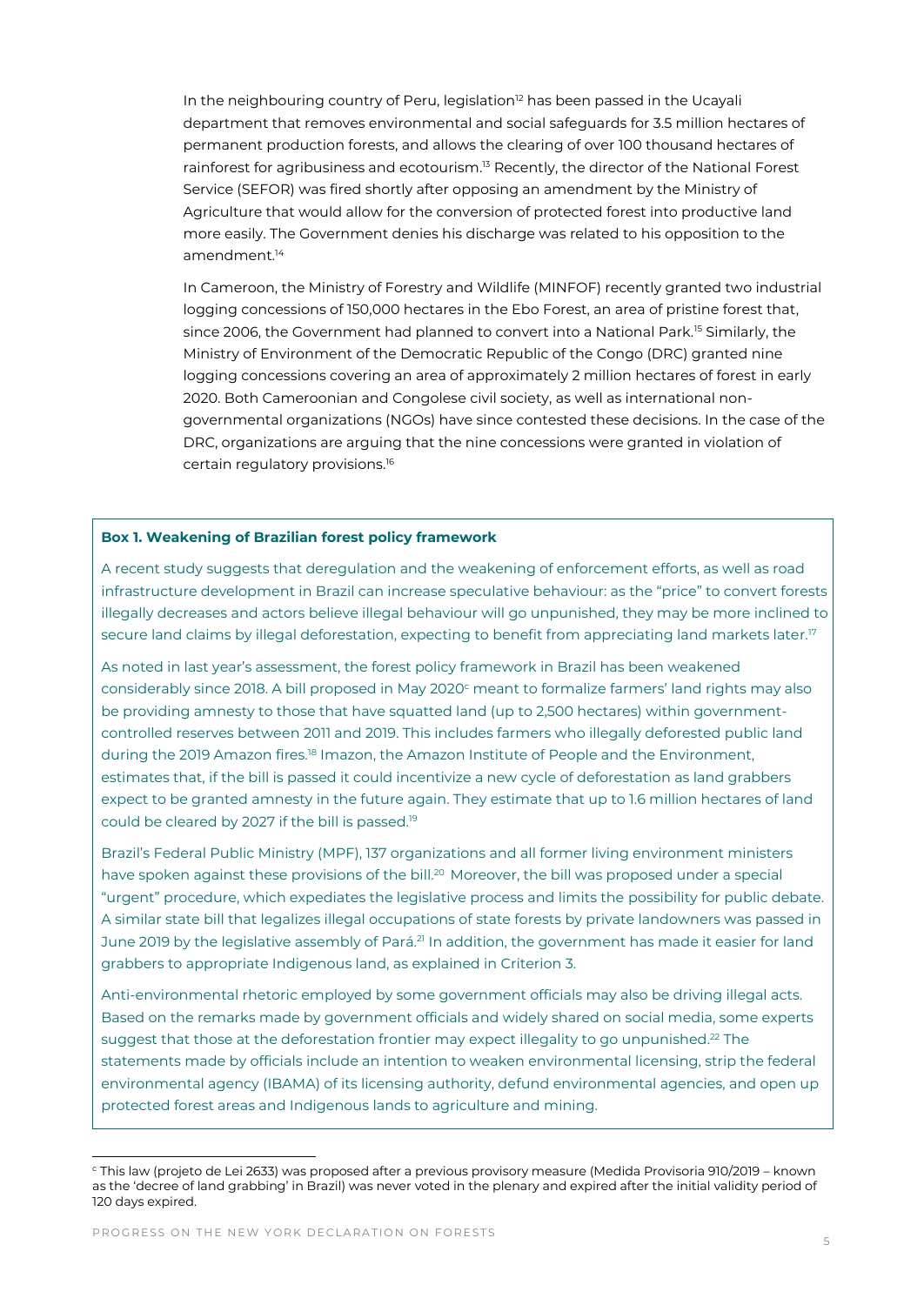Most recently, in April 2020, the environment minister was recorded suggesting that the COVID-19 pandemic could be used as a distraction while the Government "changes all the rules and simplifies standards" in the forest sector. While the minister has stated that this is a misrepresentation of what he meant, several politicians and organizations have interpreted his statement to mean he wished to use media attention on the pandemic to distract the public from further forest deregulation.<sup>23</sup> A recent study found that 195 executive acts on environmental matters that do not require the approval of Congress were published between March and May 2020. In comparison, 16 acts were published during the same timeframe in 2019. The study found that many of the acts contribute to the deregulation of the forest sector.<sup>24</sup>

Infrastructure development and the extension of highways are likely to contribute to the expansion of deforestation frontiers as forest conversion becomes possible in previously inaccessible areas. The Rio Branco project announced in 2019 aims to expand commercial use of untapped resources and land in the Amazonian region.<sup>25</sup> The planned extension of the BR-163 highway by 1,000 kilometers over the forest area Calha Norte, for instance, is expected to deforest swaths of protected area and may encroach onto Indigenous land.<sup>26</sup> See the **[2020 NYDF Focus Report on Goals 3 and 4](https://forestdeclaration.org/images/uploads/resource/2020NYDFReport.pdf)** for a detailed assessment.

> Moreover, India withdrew a proposed amendment to its Forest Act in 2019, following criticism from civil society groups.<sup>27</sup> These groups argued the proposed amendments did little to improve forest management, gave forest officials permission to use violence against Indigenous people and forest dwellers, and gave the government more discretion to convert protected forests into "production forests" (meant for commercial use).<sup>28</sup> In parallel, a revision of the Indian National Forest Policy 1988 has been in the works since 2019, but drafts have been criticized in the past and any progress since 2019 has not been made public.<sup>29</sup>

In Indonesia, a new presidential regulation meant to reform the accountability, transparency, and enforcement of the Indonesian Sustainable Palm Oil (ISPO) certification scheme was adopted in March 2020.<sup>30</sup> However, civil society groups have found that the new regulation fails to address these objectives and actually weakens the standard, threatening forest and human rights.<sup>31</sup> Moreover, the Indonesian trade ministry removed a requirement for companies to verify their timber comes from legal and sustainably managed sources from the country's timber verification system (SVLK). The minister justified this decision as necessary to boost timber exports amid the economic crisis caused by the COVID-19 pandemic.<sup>32</sup> However, following criticism by trade experts, private sector actors who feared the change in policy would harm their businesses, and civil society, the trade ministry adopted a regulation revoking its earlier decision.<sup>33</sup>

In Europe, the European Commission is taking steps to protect a forest area in Romania that is currently threatened by illegal logging.<sup>34</sup> The Commission opened infringement proceedings against the Romanian government for its improper implementation of the EU Timber Regulation (EUTR) in 2019.<sup>35</sup>

#### **Indicator 1.2: Illegality in and around forests**

Half of all tropical deforestation in recent decades was due to the illegal conversion of forests for commercial agriculture, in particular for the "big four" commodities: palm oil, soy, pulp/timber, and cattle/beef. While global data on illegal deforestation for the past three years is yet to become available, a significant number of cases of illegality in and around forests have been recorded this year.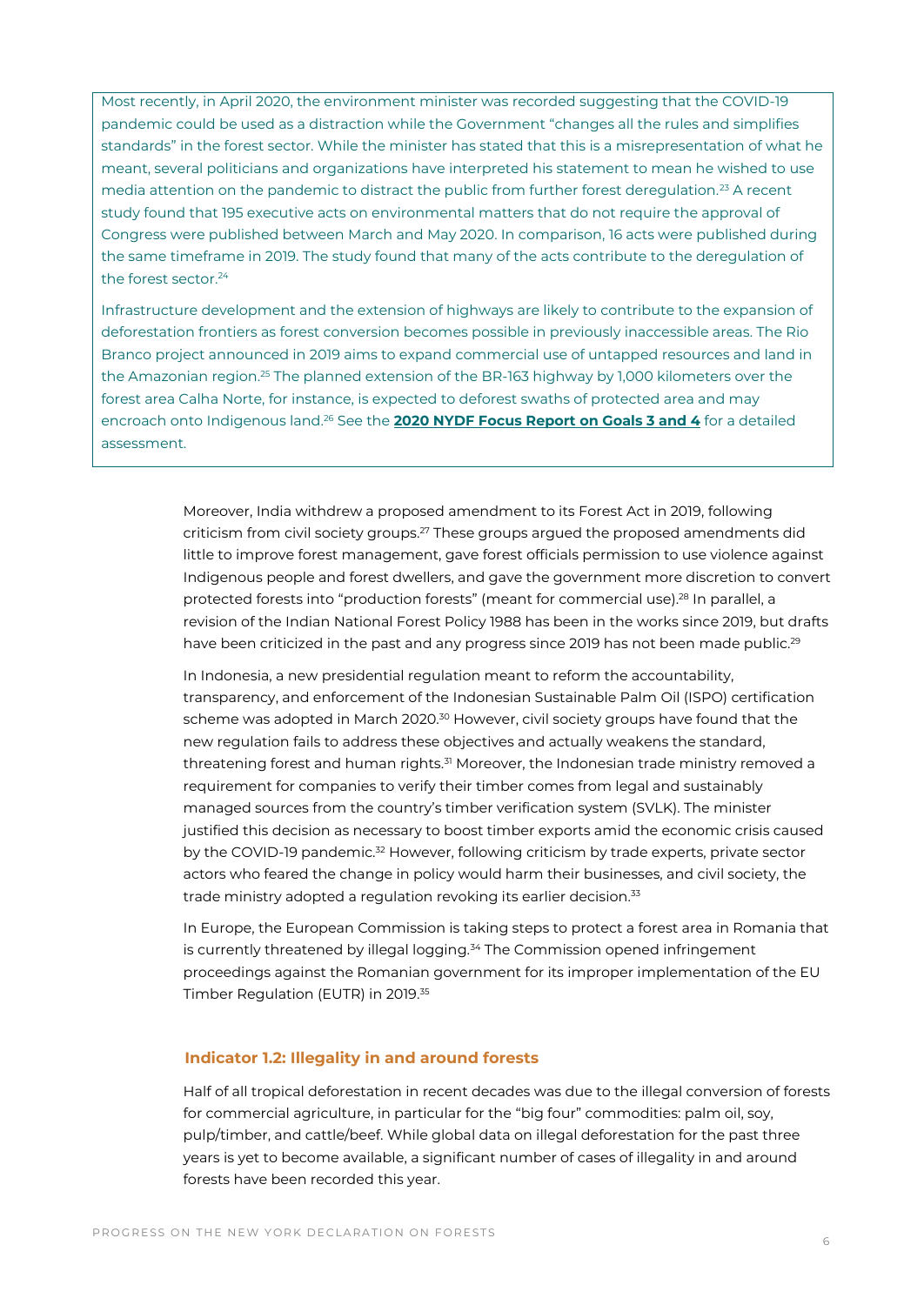Several forest crimes have allegedly been perpetrated by companies and farmers since our last report. For instance, two slaughterhouses purchased thousands of cattle from Brazilian farmers that had been fined a combined USD 7.4 million between January 2018 and July 2019. Some of the forest crimes they committed include clearing protected land illegally in the state of Para, burning forests without permission, falsifying documents and polluting.<sup>36</sup> Another example suggests that 50 percent of the 9,000 shipments made to Europe of Mexican avocados between 2017 and 2019 may be linked to criminal activity. Criminal groups in regions such as Michoacán are deeply involved in the avocado supply chain and are allegedly involved in large-scale illegal clearing of forests.<sup>37</sup>

Progress in halting corruption and improving enforcement has also been limited. A 2019 report by Human Rights Watch resulting from two years of investigation found that illegal deforestation in Brazil is driven largely by criminal networks that coordinate the large-scale extraction, processing, and sale of timber.<sup>38</sup> Several tactics are employed to evade enforcement of forest laws. For instance, loggers cut the most valuable timber in an area they plan to clear, only opening small clearings undetectable to satellite surveillance. These criminal networks are typically led by ranchers who hire local men to work in the forest under poor conditions, as well as armed men to protect their operations. Members in these networks often hold political office, such as mayor and state representative.

In Indonesia, two senior officials of the governmental body that usually issues concession permits (Papua Province's Investment Coordination Board – BKPM) confirmed that seven oil palm concessions in the Tanah Merah project were forged. The Tanah Merah projects covers an area of 280,000 hectares of mostly primary forest in Papua's Boven Digoel province. So far, 8,300 hectares have been cleared on the basis of the falsified documents. Forest officials have not reported the case to law enforcement; instead an agreement has been met with the developers to reapply for their permits as they continue their operations.<sup>39</sup> Also in Indonesia, a district court found four Indonesian companies guilty of transporting timber with falsified documents. The company directors were each sentenced to one-year imprisonment and fined EUR 32,000. In relation to these crimes, the Directorate of Forest Protection seized 21 containers of illegal timber.<sup>40</sup>

#### **Indicator 1.3: Demand-side measures and international cooperation**

#### **Jurisdictions have taken steps to strengthen demand-side measures to tackle illegal deforestation, although they are still in development**

China's National People's Congress Standing Committee revised the country's Forest Law for the first time in 20 years in December 2019. The revised law, which comes into force in July 2020, bans the illegal trade of timber.<sup>41</sup> Timber operating and processing enterprises are prohibited from purchasing, processing, and transporting timber they know was "piratically or indiscriminately felled". While most organizations conclude these words refer to illegal logging, it is possible the prohibition implies a larger scope. However, the interpretation will only be clear once the Government formulates regulations and policies to implement the amendment to the law.<sup>42</sup>

This development is especially relevant as a new study by Global Witness shows that 80 percent of China's tropical timber imports come from countries with weak governance and high illegal deforestation rates.<sup>d</sup> A recently released web-based tool created by EIA shows that 157 thousand tons (equivalent to USD 94 million) of illegal rosewood have been

<sup>d</sup> The ten countries the Global Witness report assessed were: Papua New Guinea, Solomon Islands, Equatorial Guinea, Cameroon, Gabon, Mozambique, Indonesia, Nigeria, Malaysia, Republic of Congo.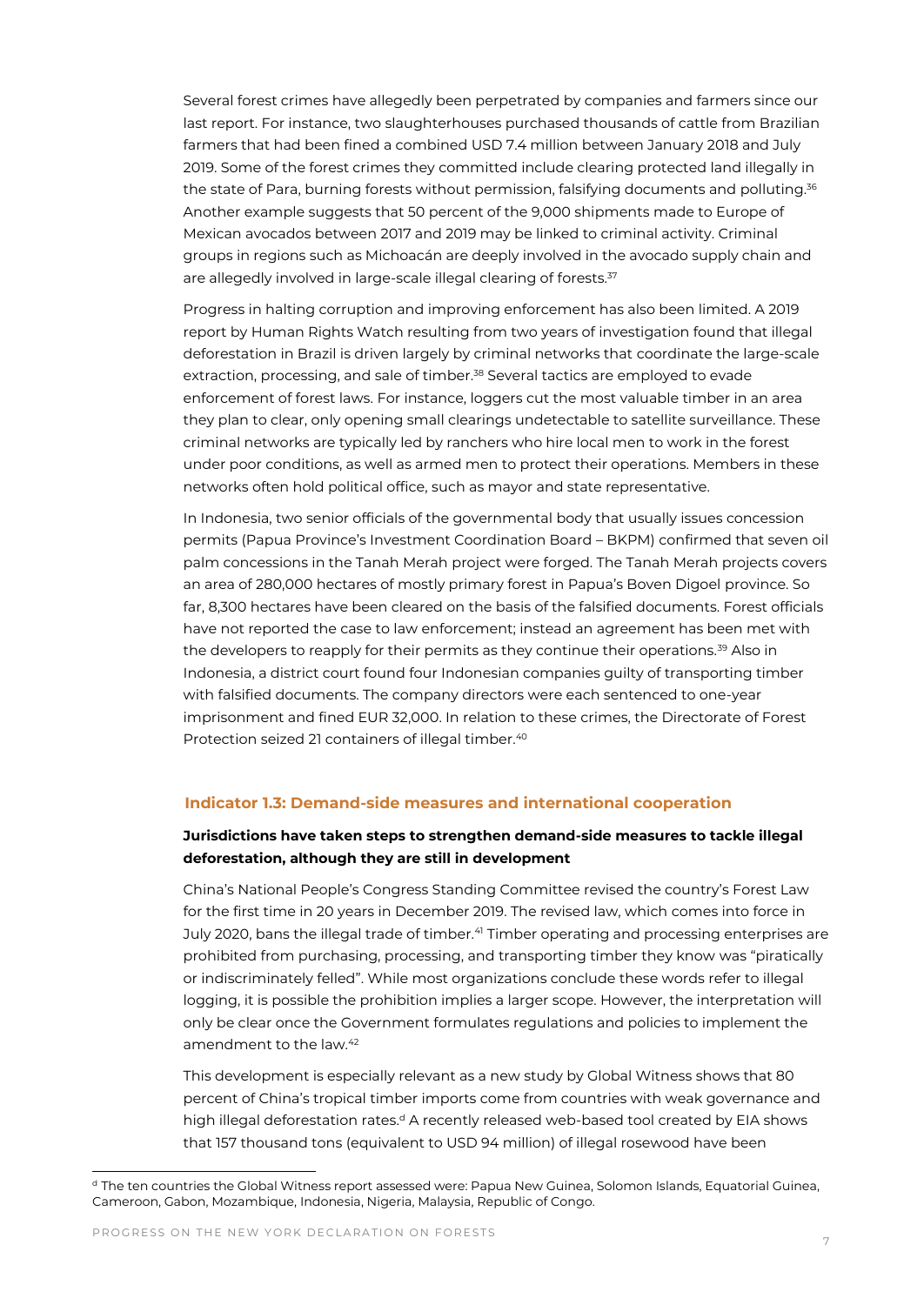imported into China from Ghana since March 2019, when a law was adopted prohibiting the harvest, transport, and export of the species. While export numbers remain high, a significant drop in imports has been observed since March-May 2019.<sup>e</sup>

The EU committed to adopting mandatory rules requiring importers of forest-risk commodities to undertake environmental and human rights due diligence in May 2020. While the details are still unclear, this regulation is expected to take inspiration from the French due diligence law and likely to also integrate elements of the EU Timber Regulation. <sup>43</sup> Moreover, as part of the European Green Deal published in December 2019, the EU is pushing for a new EU Forest Strategy that promotes better EU regulations to combat imported deforestation.

In the US, federal legislation to make it illegal for companies to import products linked to illegal deforestation is expected to be introduced by several members of Congress in 2021.<sup>44</sup> Moreover, the US–Mexico–Canada Trade Agreement (USMCA), ratified in March 2020 contains commitments to combat the illegal harvesting of natural resources.

A 2019 study by Forest Trends shows that enforcement of the EUTR is evolving. Enforcement officials are issuing more financial penalties compared to previous years.<sup>45</sup> Forthcoming data by the European Commission reveals that almost 40,000 Forest Law Enforcement, Governance and Trade (FLEGT) licenses were received by member states in 2019, of which only 0.24 percent were not approved.<sup>46</sup> Two years prior, the percentage of faulty licenses was around 2 percent.<sup>47</sup> Several steps, such as the piloting of e-licenses, regulatory clarifications, and the standardization of processes, are contributing to the continued improvement of the FLEGT licensing process.

However, as highlighted in recent analysis by Chatham House, demand-side measures will not be effective on their own. A suite of measures is needed, to shift consumer behavior on the one hand, and to support producers to adopt more sustainable practices. $^{48}$ 

#### **Private sector commitments**

Forest Trend's Supply Change Initiative found that as of May 2020, out of 895 companies it analyzed in the palm oil, soy, timber, and cattle supply chains, 499 – so 56 percent – have made commitments to address commodity-driven deforestation [\(see Goal 2 assessment](http://www.forestdeclaration.org/goals/goal-2) for details). Out of these, almost three-fourths (368 of 499) have made specific commitments to purchase sustainably certified commodities. While this is a positive finding, there continue to be mixed results on the role of certification in protecting forests.<sup>49</sup> For instance, a recent study finds that, while the Roundtable on Sustainable Palm Oil (RSPO) certification system contributed to a reduction in deforestation within Indonesia's forest areas between 2009 and 2016, a spillover effect led to increased deforestation in areas zoned for agricultural use during the same timeframe. Comparing these effects, the study finds that the aggregate avoided deforestation was negligible. Stronger regulated frameworks that cover entire sectors and anticipate conservation spillovers are necessary to ensure commodity-driven deforestation is reduced.<sup>50</sup>

<sup>e</sup> Rosewood Revealed, https://www.rosewoodrevealed.org.

PROGRESS ON THE NEW YORK DECLARATION ON FORESTS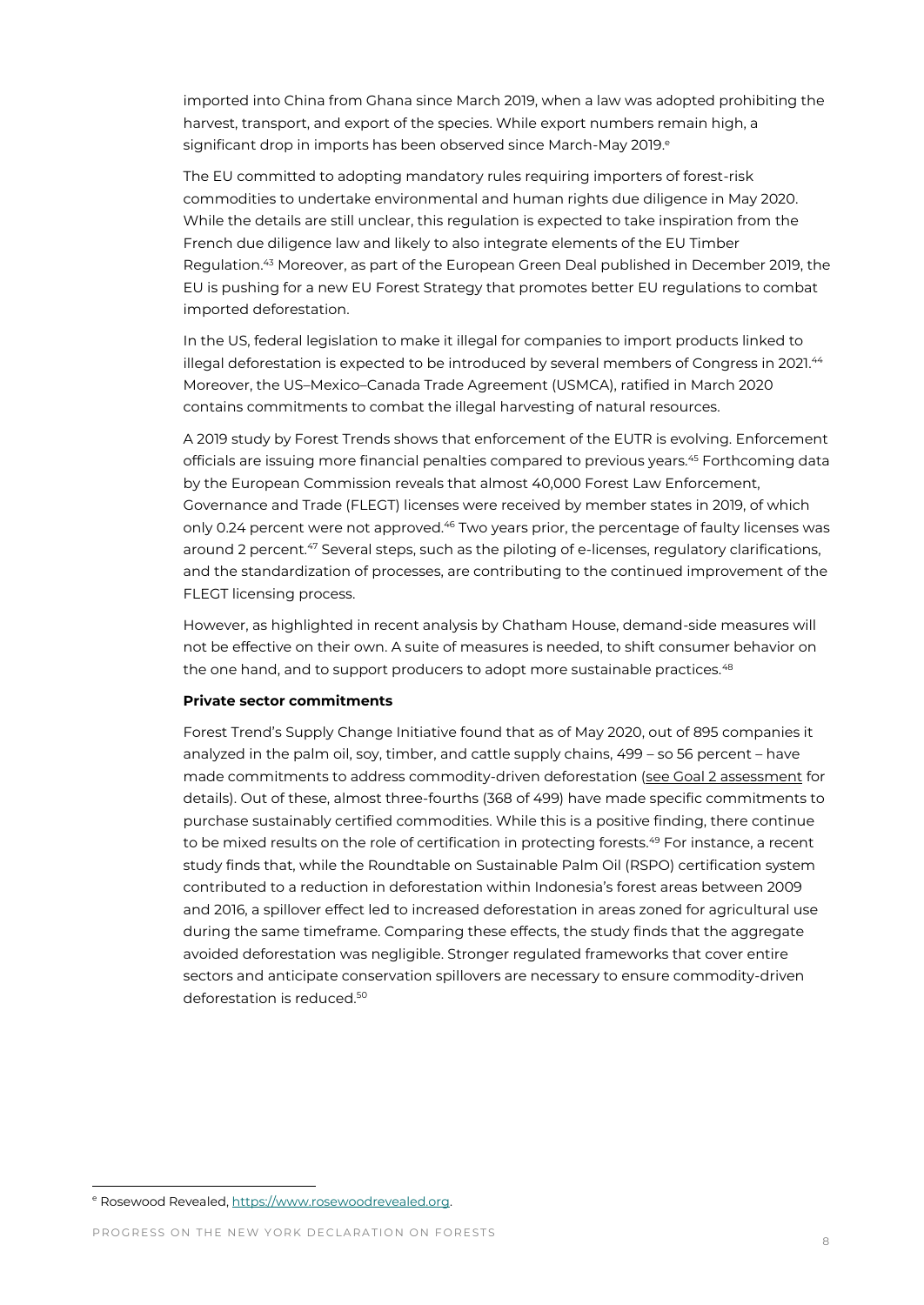### **Criterion 2: Transparency, participation, and access to justice**

Overall, not much has changed on transparency, participation, and access to justice since our last assessment. Concerning all indicators, parties to the Regional Agreement on Access to Information, Public Participation and Justice in Environmental Matters (Escazú Agreement) held their first meeting in October 2019.<sup>51</sup> The Escazú Agreement aims to guarantee the right of access to information and justice in environmental matters, as well as public participation in decision-making, in Latin American and the Caribbean.<sup>52</sup> However, concrete steps for its implementation remain unclear and further meetings or resolutions have not been published.

#### **Indicator 2.1: Transparency and access to information**

In the past few years, we have found that, while many countries have adopted laws that give citizens the right to access forest-related information, few countries released data proactively or developed systems that made information available to the broader public. This year, limited new data was found for this indicator.

The European Environmental Agency and the European Commission launched a new Forest Information System to become Europe's knowledge hub to monitor the state, health, and sustainability of Europe's many forests. f

CIFOR's 2020 report on VPA implementation in Ghana, Cameroon, and Indonesia shows that VPAs have contributed positively to transparency and government accountability.<sup>53</sup> Since VPAs were implemented in these countries, more information has become available on request and some information is more regularly published that is relevant to civil society, artisanal farmers, and SMEs. This is especially true in Ghana, where the Timber Transparency Portal was launched in 2018. This tool contains key information of the Legality Assurance System (GhLAS) of the country, and also functions as a due diligence tool for the private sector.

In Indonesia, the implementation of OneMap has progressed since our last report. The OneMap Policy Geoportal, aimed at resolving conflicts and clarifying land holdings among stakeholders, has integrated 84 of 85 thematic maps into one base map. OneMap now plans to integrate the remaining administrative boundary map by December 2020, as well as continue to develop harmonization guidelines and issuing recommendations for land conflict resolution. This process has revealed that around 77.3 million hectares (40 percent) of the land surface of Indonesia is the subject of overlapping maps.<sup>54</sup>

#### **Indicator 2.2: Participation in decision-making**

Last year's assessment found that a majority of countries include participation of nongovernmental stakeholders in environmental decision-making. The 2020 IPCC Special Report finds that governance in land-use is enhanced when local stakeholders (particularly Indigenous peoples, local communities, women, and the poor) are involved in decisionmaking.<sup>55</sup> This is particularly the case in the selection, evaluation, implementation, and monitoring of policy instruments for land-based mitigation. A recent study reflects the IPPC's findings, but also finds that participation must take place within a regulated framework in order to be effective.<sup>56</sup>

PROGRESS ON THE NEW YORK DECLARATION ON FORESTS

f Forest Information System for Europe, https://forest.eea.europa.eu/.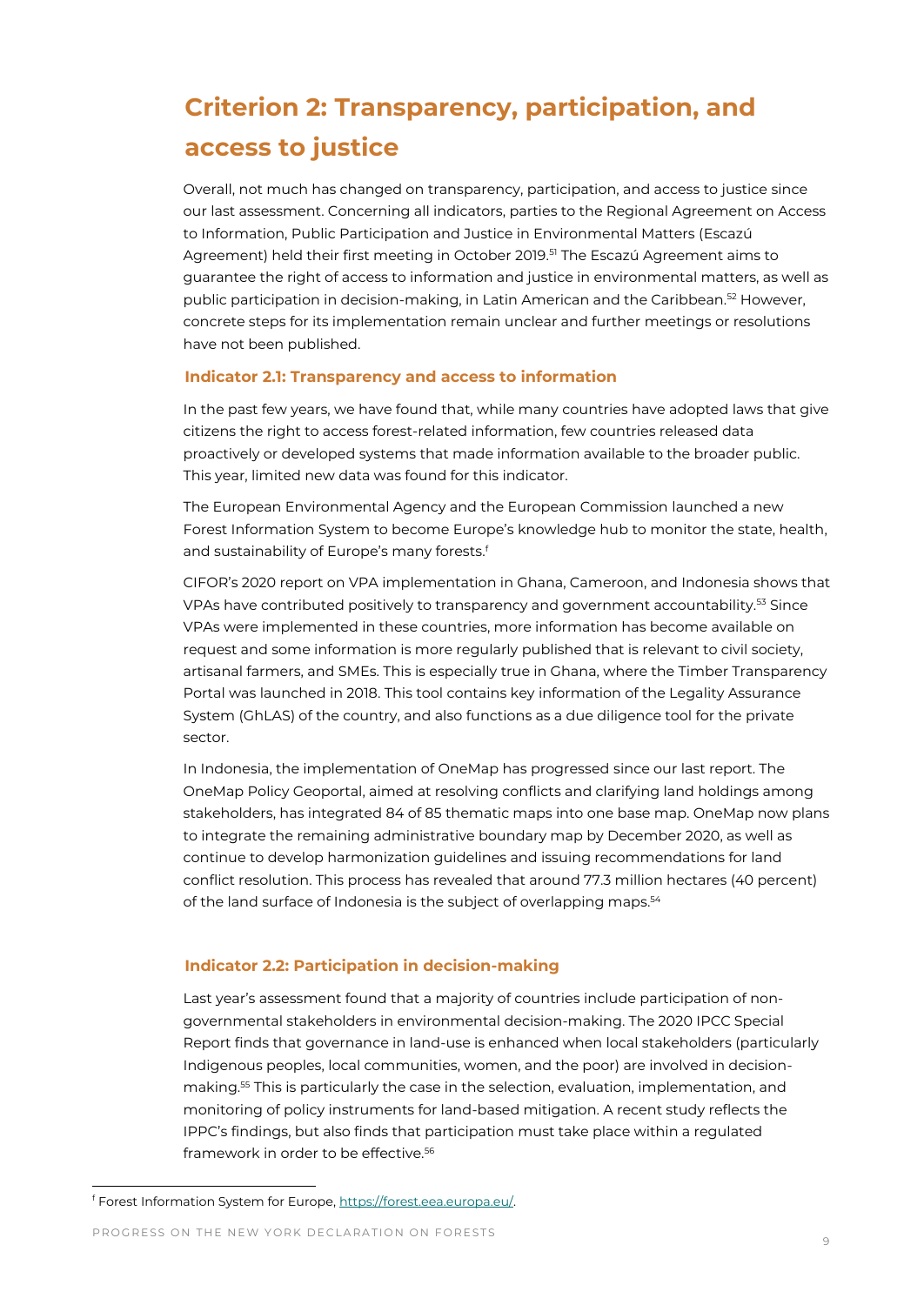Some national cases show progress in enhanced participation this year. For instance, the Peruvian instrument that regulates the Framework Law for Climate Change, approved in early 2020, included processes that broadened the participatory spaces for Indigenous peoples. The development of the regulation required a consultative process that included the participation of seven national organizations representing Indigenous peoples. They presented a collaborative work plan with ten proposals.<sup>57</sup> Some of these were integrated in the law, such as the implementation of the Indigenous Amazonian REDD+ (RIA), while others were not, such as the creation of a climate fund for Indigenous organizations.<sup>58</sup>

However, progress in broadening participation continues to be mixed. In Brazil, the government adopted a new decree that may reduce participation of non-governmental stakeholders, state governors and environmental agencies in forest enforcement efforts. While the new National Council of the Amazon, which coordinates and monitors the implementation of public policies in the Amazon region, enjoys the participation of the Ministry of Environment and military officials, it is unclear to what extent the forest enforcement institutions of IBAMA and FUNAI are involved. It appears that state governors of the Amazon region and other stakeholders such as Indigenous communities and civil society are also no longer part of the National Council. <sup>59</sup> Moreover, it was announced in May 2020 that armed forces will be deployed in the Amazon until environmental agencies like IBAMA increase their staff. $60$  However, non-governmental stakeholders and local governors are not involved in the coordination or oversight of the military deployment and a "roadmap" on how the military plans to leave the Amazon in 2022 has not been made public.

Moreover, the use of strategic lawsuits against public participation (SLAPPs) continue to be used in order to entangle people who wish to protest or participate in decision-making into expensive and time-consuming court battles.

#### **Indicator 2.3: Access to justice**

Access to justice has improved in the past decades, due particularly to an overall broadening of the criteria for standing (i.e. the right to take a case before a court or administrative body). However, the right to access judicial and administrative remedies are often too costly and slow to provide effective legal protection.

Last year, the Aarhus Convention Compliance Committee found that many of its Parties have not remedied the legal or administrative limitations that restrict a proper access to justice in their jurisdictions.<sup>61</sup> In the United Kingdom, excessive costs of judicial procedures continue to harm individuals' ability to access courts. In Austria, NGOs continue to have limited standing to challenge national environmental laws, even though recent amendments have improved standing in water protection, air pollution, and waste management issues.

Most importantly, the committee found that the European Union continues to violate the Aarhus Convention by not allowing members of the public (including NGOs) to challenge public interest decisions of EU institutions before the European courts. <sup>62</sup> Following the committee's findings, the Commission carried out a study and concluded the EU Aarhus Regulation needed to be revised as it was not fully compatible with the Aarhus Convention's provisions on access to justice. In March 2020, the European Commission published a roadmap proposing amendments to the Regulation to allow legal standing for members of the public. The Commission is expected to submit its proposal to the Council and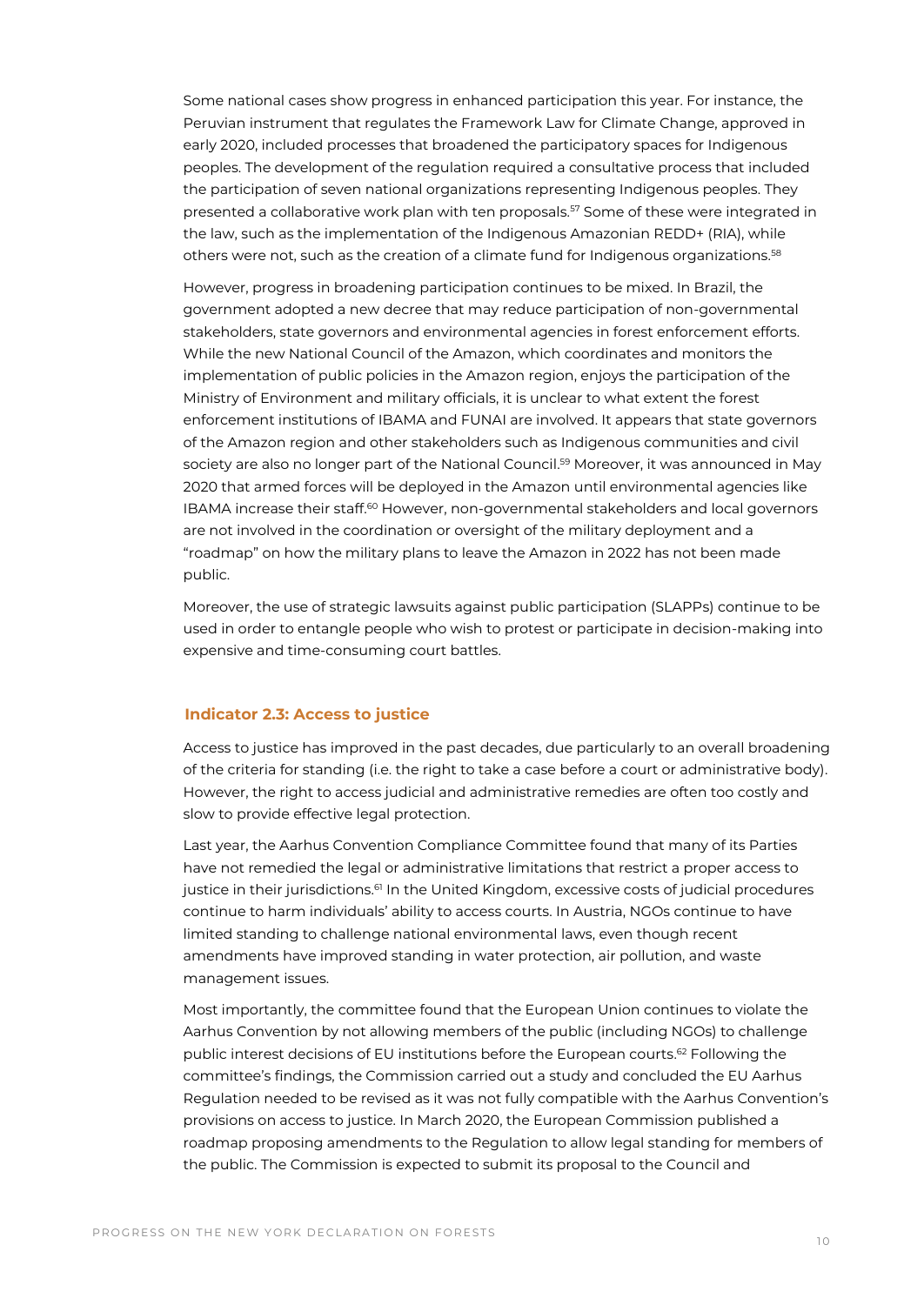Parliament by September 2020. If the amendments are adopted, this could represent an important milestone in access to justice in the EU.

### **Criterion 3: Empowering and ensuring the rights of Indigenous peoples and local communities**

As established in last year's Goal 10 assessment, progress in recognizing the rights of Indigenous peoples and local communities (IPLCs) has been mixed. While data on progress since 2017 is not yet available, some evidence this year indicates progress continues to be mixed.

#### **Indicator 3.1: Rights of Indigenous peoples and local communities**

We highlighted last year how IPLCs play an important role in carbon storage and that land under the ownership of IPLCs is less likely to be deforested. These findings are reflected in another recent article that shows that 36 percent (or 11.6 million square kilometers) of the world's remaining intact forest landscapes are on Indigenous land. g63

#### **The importance of IPLCs continues to be recognized internationally**

The Local Communities and Indigenous Peoples Platform (LCIPP) under the umbrella of the United Nations Framework Convention on Climate Change (UNFCCC) had its first meeting in 2019, where a two-year work plan was agreed on for 2020-22.<sup>64</sup> Some of the key milestones include organizing an annual meeting and regional gatherings to enhance the participation of Indigenous communities and the dissemination of their knowledge on matters relating to climate mitigation. Moreover, training workshops are planned to build capacity among IPLCs to engage in discussions and policymaking at the UNFCCC level. Recommendations are also being developed for the Subsidiary Body for Scientific and Technological Advice (SBSTA) 54 on how IPLCs can engage and provide input across the UNFCCC process.<sup>65</sup>

Moreover, a landmark resolution was adopted by the UN Human Rights Council in 2019 that seeks to protect environmental defenders, including women, as well IPLCs.<sup>66</sup> Specifically, it recognizes the role and right of human rights defenders in protecting the environment and calls on states to create a safe environment for defenders, provide effective remedies for human rights violations, combat impunity and corruption, and promote public participation, transparency, and accountability. The resolution also recognizes the importance of including Indigenous people in decision-making processes in matters that affect them, and the obtention of their free, prior and informed consent (FPIC).<sup>67</sup>

Another international development that may generate interest in securing Indigenous land rights was the inclusion of IPLCs in the zero draft of the Post-2020 Global Biodiversity Framework of the Convention on Biological Diversity. It recognizes the role of IPLCs in biodiversity conservation and acknowledges that the participation of IPLCs is necessary for the implementation of its framework. It goes on to state that the equitable participation and rights over relevant resources should be ensued by 2030, promoting the participation of IPLCs in decision-making related to conservation and sustainable use of biodiversity.<sup>68</sup>

<sup>&</sup>lt;sup>g</sup> The study looked at data from 50 countries that contain 90 percent of the world's intact forest areas.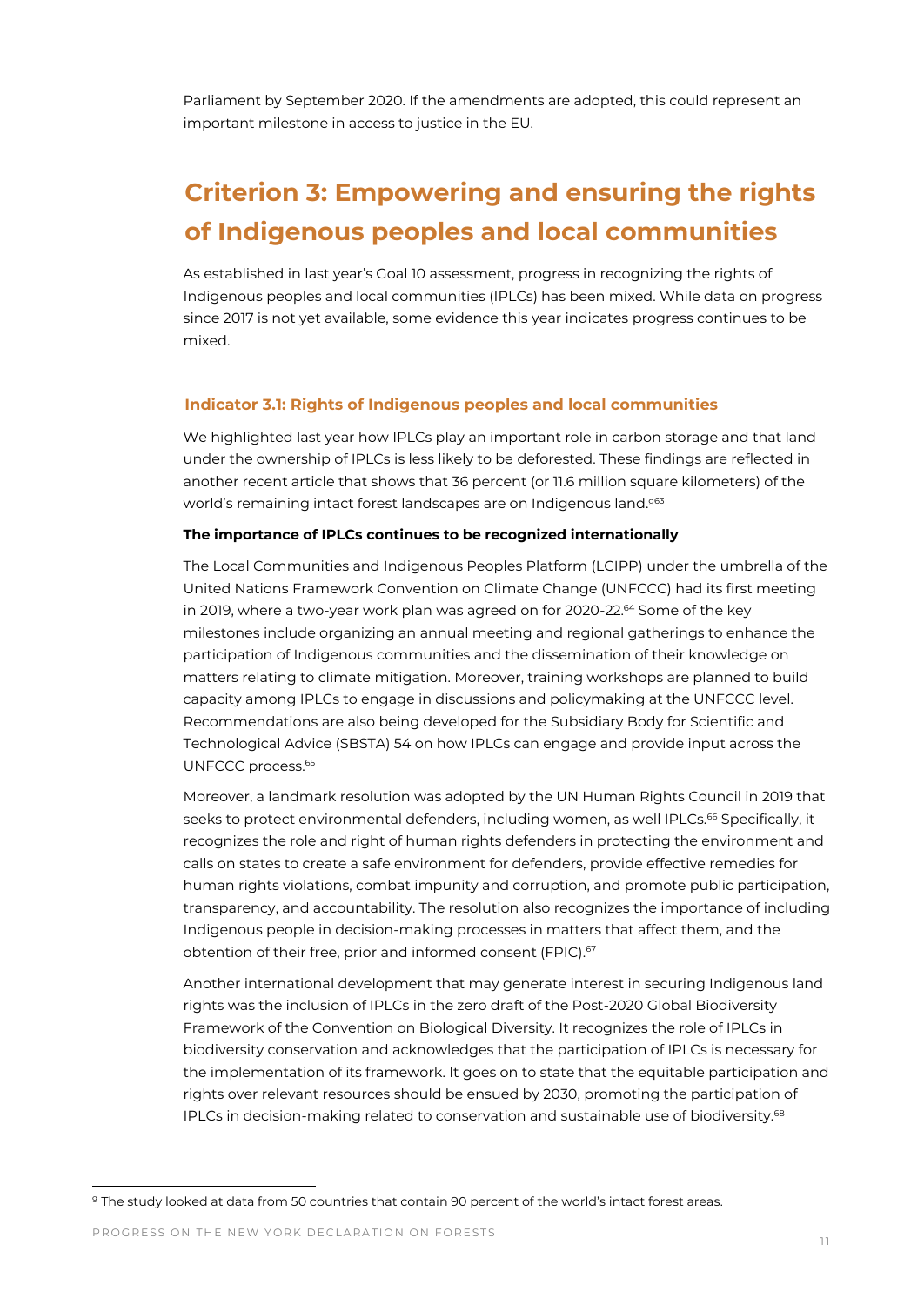The Inter-American Court of Human Rights (IACHR) in April 2020 held Argentina responsible for violating the human rights of Indigenous communities in the province of Salta. The Court found that the Government failed to implement measures to stop illegal logging and other harmful activities that altered their way of life and damaged their cultural identity. In its first judgement on the right to a healthy environment, the Court ordered the Government to remove the settlers and cattle from the communities' land within six years, as well as to issue them an official land deed.<sup>69</sup>

#### **At national level, progress is overshadowed by persistent tenure insecurity in many countries**

A new report published by the Rights and Resources Initiative in September 2020 estimates the extent of lands and territories to which IPLCs have customarily held rights that have yet to be legally acknowledged by governments. The analysis of 42 countries covering nearly half of the world's landmass (excluding Antarctica) found that the land of IPLCs covers at least 49 percent (3,115.1 million hectares) of the total land area of these countries. However, only around half (1666.7 million hectares) of these lands have been legally recognized.<sup>70</sup> These findings are in line with earlier studies that highlight the significant remaining gaps in legally recognizing the land rights of IPLCs.

Some positive developments have taken place in a number of countries. For instance, the Australian government has pledged to hold a referendum on recognizing Indigenous peoples in the country's constitution before 2023. While the three-year timeframe has been criticized by some and it is unclear what the recognition would entail specifically, such formal recognition would represent an important milestone for the country's aboriginal people.<sup>71</sup> In Peru, a National Indigenous Platform to Address Climate Change is currently being developed by the Ministry of Environment. The platform will enable a space for Indigenous organizations to discuss mitigation measures with the Government, as well as evaluate and monitor the implementation of climate mitigation policies.<sup>72</sup>

In the DRC, following the adoption of a national community forestry strategy, 65 community forest concessions covering an estimated 1.2 million hectares were granted between 2018 and 2020.<sup>73</sup> In the Central African Republic, the first official community forest in the country, covering almost 15,000 hectares, was granted in April 2019.<sup>74</sup> Applications for two additional community forestry concessions are pending validation and approval by the forestry ministry. <sup>75</sup> In Liberia, following the adoption of the Land Rights Act in 2018, six communities have been granted customary land ownership rights for an area that totals 55,000 hectares.<sup>76</sup> Moreover, the Peruvian president made a pledge to grant titles to all communities in the country by 2021.<sup>77</sup> As of January 2020, around 40 percent of communities – or 887 out of 2268 – have a formal title to land and are included in the public land registry. In 2019, 66 communities were granted land titles.<sup>78</sup>

However, in many countries, the implementation of legislation supposed to protect communities has stalled. A watershed 2017 ruling by the African Court on Human and People's Rights that recognized a community's right to its ancestral land in Kenya has not been implemented. The mandate of a taskforce that was supposed to implement the decision ended in January 2020 without a roadmap for future steps.<sup>79</sup> Moreover, in July 2019, a community of 60,000 hunter-gatherers in Kenya was forcefully evicted from the Mau Forest by the Kenyan government. According to IWGIA, proper vetting to differentiate between illegal settlers and those with credible land claims was not conducted.<sup>80</sup> Similar cases of forest dwellers being evicted were also recorded in neighboring Tanzania and Uganda in 2019.<sup>81</sup> In Suriname, the government has not implemented a 2015 Inter-American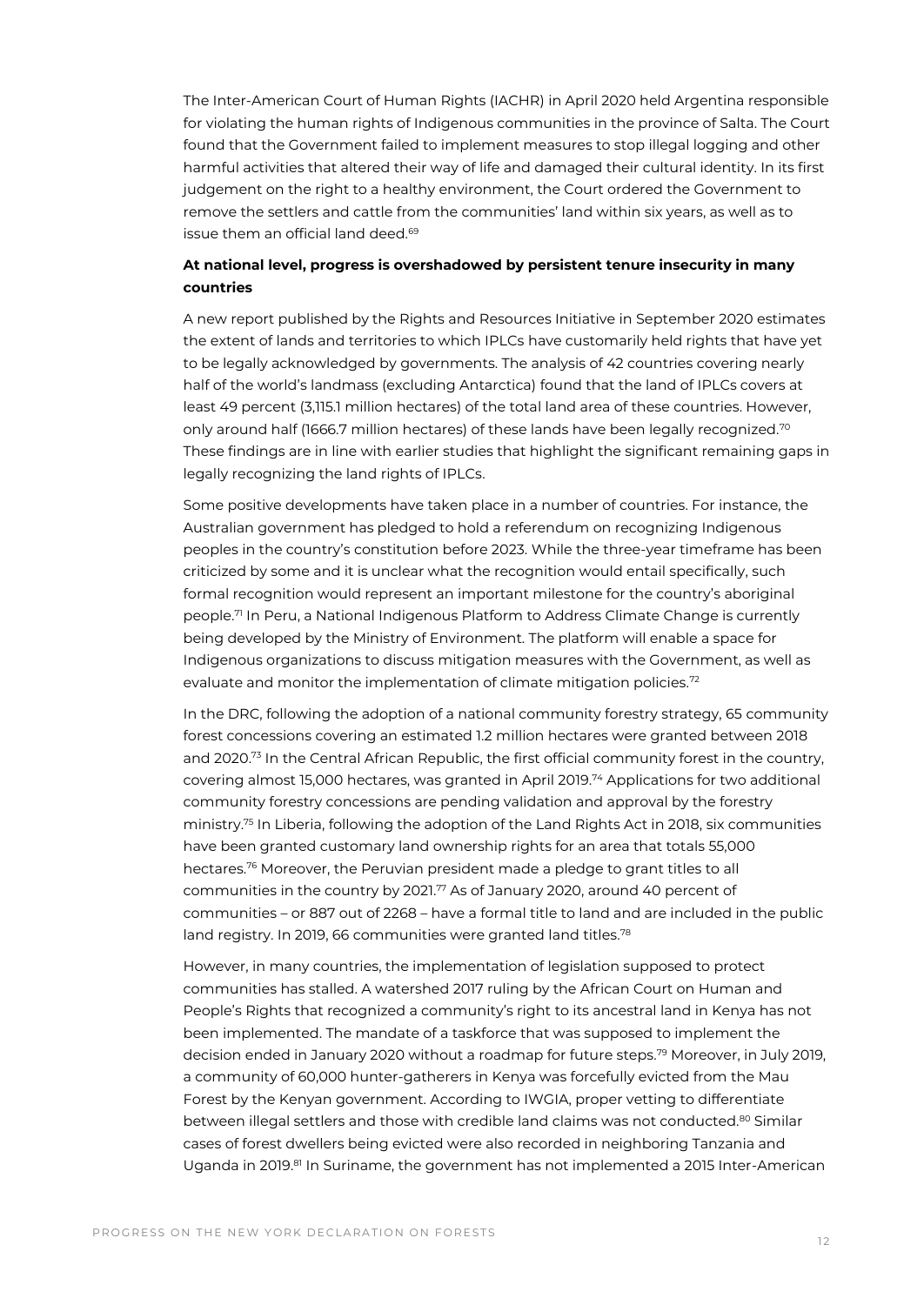Court of Human Rights decision which recognized the collective ownership of the traditional lands and resources of two traditional communities.<sup>82</sup>

Most evidence suggests that IPLCs continue to experience a lack of protection by governments, insecure tenure, and violence.<sup>83</sup> A 2020 analysis conducted by the World Resource Institute (WRI) finds that 45 million hectares – or more than 20 percent of Indigenous lands in the Amazon basin (Bolivia, Brazil, Colombia, Ecuador, Peru and Venezuela) – overlap with mining concessions and illegal mining activities. Most of the illegal mining identified takes place in Peru and Bolivia, while the largest number of illegal mining sites are found in Brazil and Venezuela. In Peru, for instance, 260 Indigenous lands are known to overlap with illegal mining operations. In many cases, multiple overlapping mining concessions are held by different mining companies on Indigenous lands.<sup>84</sup>

Brazil's Indigenous agency, FUNAI, published a normative instruction that makes it easier for land grabbers to appropriate Indigenous land by allowing them to certify that no Indigenous claims exist wherever those claims have not yet been formally recognized.<sup>85</sup> This could affect 237 Indigenous areas (approximately 9.8 million hectares) still awaiting formal recognition due to complex and time-consuming registration processes.<sup>86</sup> In response to this, 49 federal prosecutors have signed a recommendation against the normative instruction on the basis that it violates constitutional provisions protecting land claimed by Indigenous people (whether or not formally recognized) from being squatted.<sup>87</sup> In May 2020, the Federal Public Ministry in Mato Grosso made an official request to the legislative assembly of the state for the annulment of the instruction.<sup>88</sup>

Human Rights Watch found that criminal networks involved in illegal deforestation are also often involved in perpetrating violence against IPLCs in Brazil, with violence having increased in the past number of years. A lack of prosecution and punishment has also been a chronic issue in tropical forest regions in the country: of the 300 killings registered by the Pastoral Land Commission since 2009, only 14 ultimately went to trial.<sup>89</sup>

Violence perpetuated against environmental defenders also continues to increase across the world – according to new data published by Global Witness at least 212 forest and land defenders were killed in 2019. This is the highest rate of killings on record, and 27 percent higher than the previous year, when 167 forest and land defenders were murdered.<sup>90</sup> The annual report notes that over half of all reported killings took place in Colombia and the Philippines. In Colombia, one of the factors contributing to the rise in violence against defenders has been connected to the challenges that arose in the aftermath of the 2016 Peace Agreement. While the agreement brought an end to the war with the FARC guerrillas, shifts in local power dynamics and repositioning of criminal gangs in areas previously controlled by the guerrillas have, together with a failure by the government to adequately implement key parts the agreement, and widespread impunity for killings, been connected to the spike in killings, as well as a rise in deforestation.<sup>91</sup>

#### **Indicator 3.2: Empowerment of communities**

New aggregate data on the empowerment of IPLCS was not found this year. However, anecdotal examples indicate that some progress has been achieved in empowering communities. The USD 8 billion Climate Investment Funds continues to provide grants to Indigenous people and local communities. A recent review found that these grants empower communities to implement projects aimed at managing their forest and land.<sup>92</sup>

In Peru, the government has extended the National Forest Conservation Program (PNCB) until 2030. <sup>93</sup> This is a conditional payment scheme for titled Indigenous communities with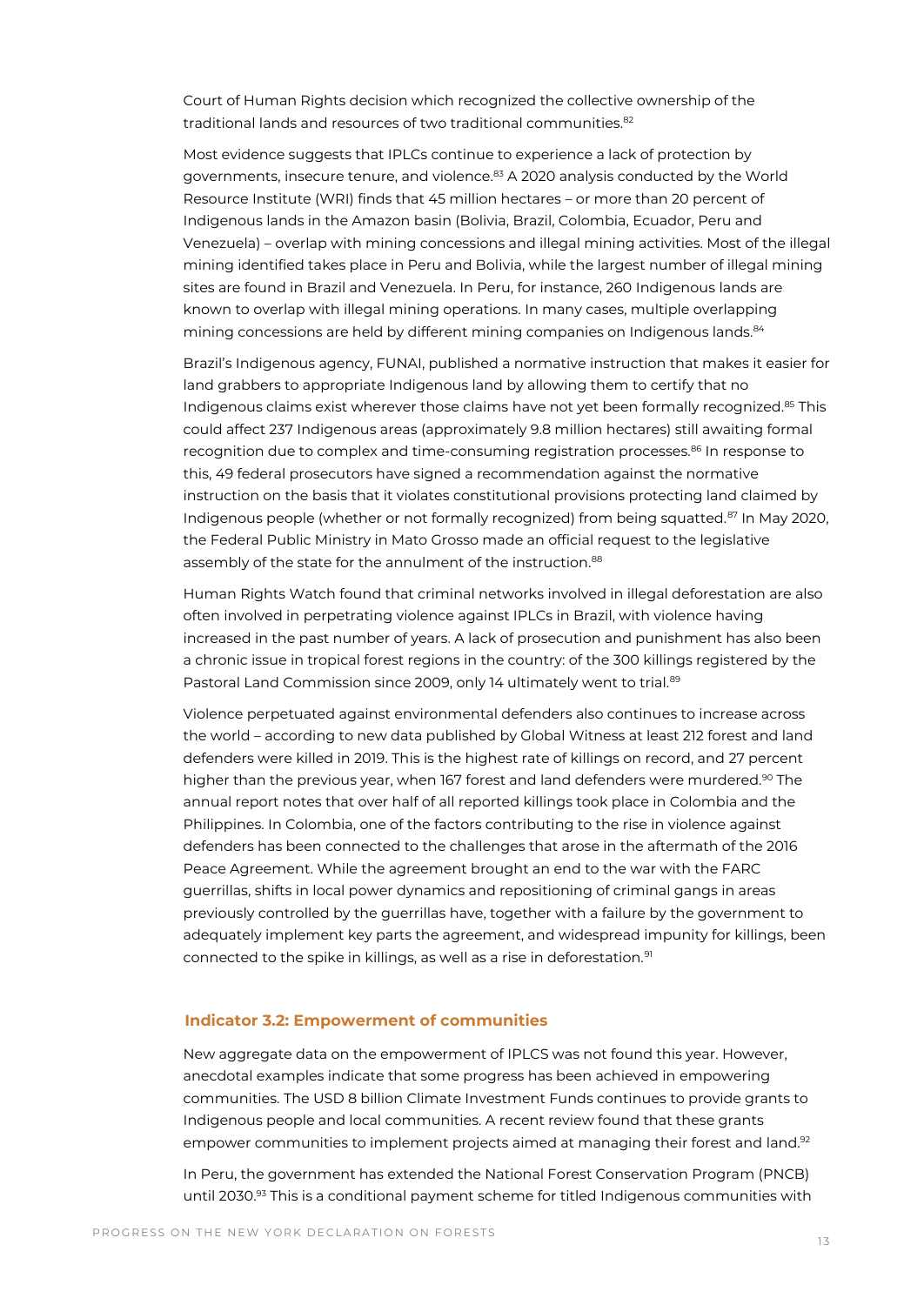administrative capacities that provides an annual direct transfer of about USD 3.80 for each hectare of forest enrolled in the program and sustainably managed by the community. Its budget increased by 50 percent between 2010-16. However, only 6 percent of communities in the country benefit from this program.<sup>94</sup>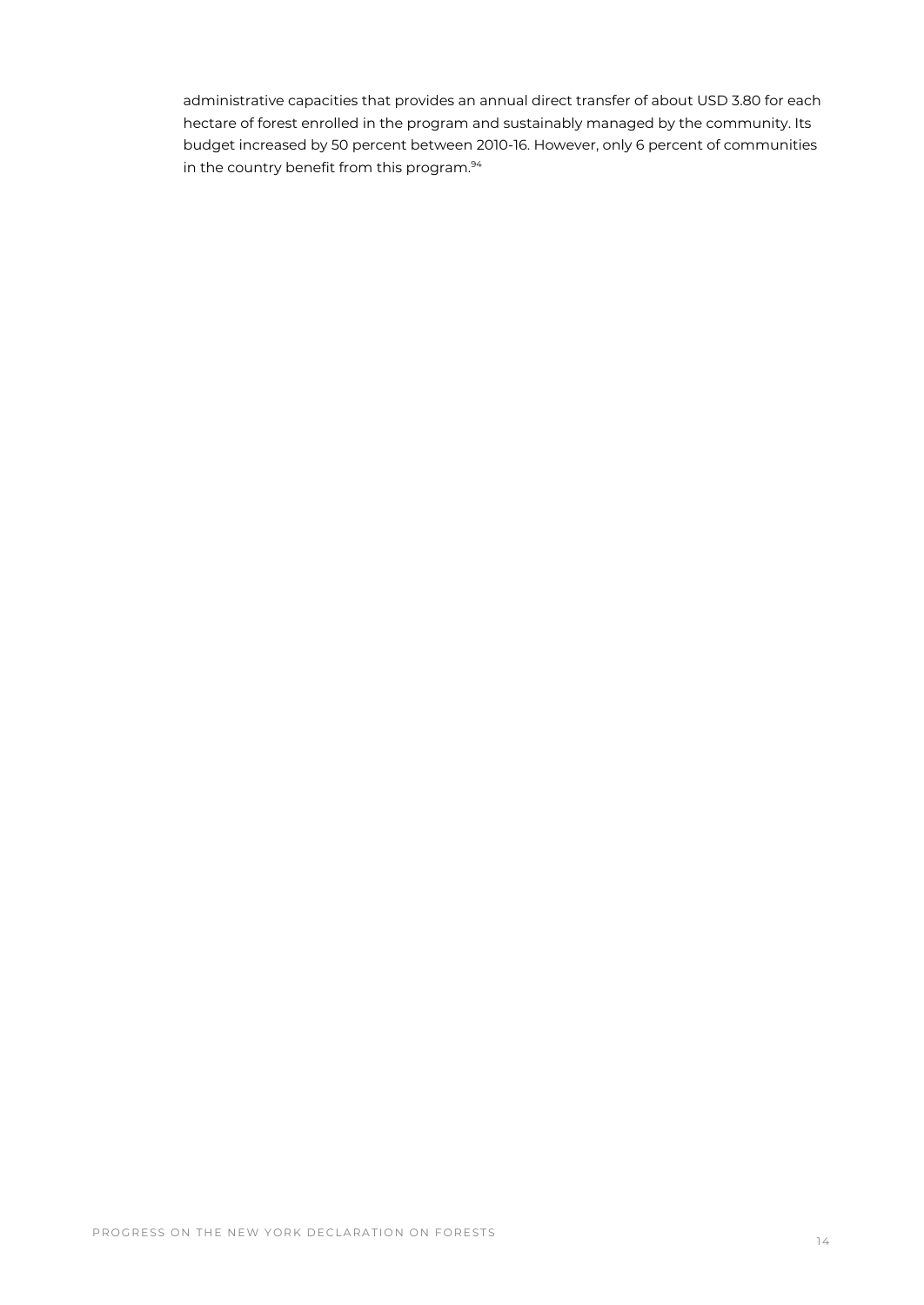### **Endnotes**

1 Intergovernmental Panel on Climate Change (IPCC). (2019). *Climate Change and Land: an IPCC special report on climate change, desertification, land degradation, sustainable land management, food security, and greenhouse gas fluxes in terrestrial ecosystems*. https://www.ipcc.ch/site/assets/uploads/sites/4/2020/02/SPM\_Updated-Jan20.pdf. <sup>2</sup> Fischer, R., Giessen, L., & Günter, S. (2020). Governance effects on deforestation in the tropics: A review of the evidence.

*Environmental Science & Policy*, *105*, 84–101. https://doi.org/10.1016/j.envsci.2019.12.007.

<sup>3</sup> ClientEarth. (2020, April 15). Lawyers wait on detail of Republic of Congo's new forest law. 22 June 2020, https://www.clientearth.org/lawyers-wait-on-detail-of-republic-of-congos-new-forest-law/.

<sup>4</sup> Cocoa & Forests Initiative. (2020, July 24). *Joint Framework for Action: Côte d'Ivoire*.

https://www.worldcocoafoundation.org/wp-content/uploads/2018/08/Cote-dIvoire-Framework\_English.pdf. <sup>5</sup> Cocoa & Forests Initiative. (2020, July 24). *Joint Framework for Action: Ghana*.

https://www.worldcocoafoundation.org/wp-content/uploads/2018/08/Ghana-Framework-Final.pdf.

<sup>6</sup> Diela, T. (2019, August 8). Indonesia president makes moratorium on forest clearance permanent. *Reuters*. https://www.reuters.com/article/us-indonesia-environment-forest-idUSKCN1UY14P.

<sup>7</sup> Cerutti, P. O., Goetghebuer, T., Leszczynska, N., Newbery, J., Breyne, J., Dermawan, A., et al. (2020). *Collecting Evidence of FLEGT-VPA Impacts for Improved FLEGT Communication* [Synthesis Report]. https://www.cifor.org/library/7566/. <sup>8</sup> Presidencia de la República de Colombia. (2019, September 6). *Pacto de Leticia por la Amazonía*.

https://id.presidencia.gov.co/Documents/190906-Pacto-Leticia-Amazonia-Espanol.pdf.

<sup>9</sup> Ministerio de Ambiente y Desarrollo Sostenible de Colombia. (2019). *Plan de Accion: Pacto de Leticia por la Amazonía*.

https://www.minambiente.gov.co/images/2019/PLAN\_DE\_ACCION\_PACTO\_DE\_LETICIA\_POR\_LA\_AMAZONIA.pdf. <sup>10</sup> El Universo. (2020, August 11). El BID ofrece fondo de inversión para implementar el Pacto de Leticia por la Amazonía. *El Universo*. https://www.eluniverso.com/noticias/2020/08/11/nota/7937869/amazonia-cumbre-pacto-leticia-leninmoreno.

 $\overline{11}$  Earthsight. (2020, January 31). Critics round on Bolivia authorities for prioritising agribusiness over deforestation crisis. 1 July 2020, https://www.earthsight.org.uk/news/idm/bolivia-deforestation-decree-3973-cattle-beni.

<sup>12</sup> Consejo Regional del Gobierno Regional de Ucayali. *Declaran de interés público regional el procedimiento de exclusión y formalización de predios superpuestos por los bosques de producción permanente, áreas de conservación regional y concesiones en la Región Ucayali, y crean Comisión Técnica Legal*, Pub. L. No. Ordenanza Regional Nº 010-2018-GRU-CR (2018).

<sup>13</sup> Earthsight. (2019, November 14). UN deadline looms for Peru to revisit law that could destroy 100,000 hectares of Amazon. 1 July 2020, https://www.earthsight.org.uk/news/idm/un-deadline-looms-peru-law-could-destroy-hectaresamazon.

<sup>14</sup> Diario Libre. (2020, June 11). Gobierno peruano niega despido de jefe forestal para impulsar tala de bosques. *Diario Libre*. https://www.diariolibre.com/actualidad/internacional/gobierno-peruano-niega-despido-de-jefe-forestal-paraimpulsar-tala-de-bosques-NO19429411.

<sup>15</sup> Magoum, I. (2020, April 13). Cameroon: Populations contest Ebo Forest concession project. *Afrik21*.

https://www.afrik21.africa/en/cameroon-populations-contest-ebo-forest-concession-project/.

<sup>16</sup> Ngounou, B. (2020, March 10). Congo: Greenpeace opposes allocation of 9 logging concessions. *Afrik21*. https://www.afrik21.africa/en/congo-greenpeace-opposes-allocation-of-9-logging-concessions/; Wabiwa, I. (2020, March 30). CAFI et l'attribution illégale de concessions forestières en RDC.

https://www.greenpeace.org/africa/fr/publications-fr/9216/reponse-de-cafi-sur-loctroi-illegal-de-concessionsdexploitation-forestiere-en-rdc/; Mie, N. (2020, March 15). Forêt: Attributions de 9 concessions aux entreprises chinoises, le GTCR-R hausse le ton. *Enviro News*. http://www.environews-rdc.org/2020/03/15/foret-attributions-de-9-concessionsaux-entreprises-chinoises-le-gtcr-r-hausse-le-ton/.<br>
Miranda J. Bärrer: 1976.

<sup>17</sup> Miranda, J., Börner, J., Kalkuhl, M., & Soares-Filho, B. (2019). Land speculation and conservation policy leakage in Brazil. *Environmental Research Letters*, *14*(4), 045006. [https://iopscience.iop.org/article/10.1088/1748-9326/ab003a/pdf.](https://iopscience.iop.org/article/10.1088/1748-9326/ab003a/pdf) <sup>18</sup> Silva, Z. *Projeto de Lei*., Pub. L. No. PL 2633/2020 (2020).

<sup>19</sup> Brito, B., & Barreto, P. (2020, February 7). *Nota técnica sobre Medida Provisória n.<sup>o</sup> 910/2019*.

https://k6f2r3a6.stackpathcdn.com/wp-content/uploads/2020/02/Nota\_Tecnica\_MP910-2019.pdf.

<sup>20</sup> Ministério Público Federal Brasileiro. *Nota Técnica Conjunta 1/2020 - 2 <sup>a</sup> CCR, 4<sup>a</sup>CCR, 5<sup>a</sup> CCR e 6<sup>a</sup> CCR*. , (2020).; Frente Parlamentar Ambientalista. (2020). *Carta aberta ao Congresso Nacional contra a votação da Medida Previsória 910* [Open Letter]. http://www.observatoriodoclima.eco.br/wp-content/uploads/2020/04/Carta-Aberta-ao-Congresso-Nacional-Contra-a-Votac%CC%A7a%CC%83o-da-MP-910-FINAL-3.pdf; Phillips, D. (2020, May 6). Brazil using coronavirus to cover up assaults on Amazon, warn activists. *The Guardian*.

https://www.theguardian.com/world/2020/may/06/brazil-using-coronavirus-to-cover-up-assaults-on-amazon-warnactivists; Instituto Socioambiental (ISA). (2020, March 10). *Sumário Executivo sobre a Medida Provisória n910/2019*. https://www.socioambiental.org/sites/blog.socioambiental.org/files/nsa/arquivos/-nota\_tecnica\_mp\_910\_-\_isa\_1.pdf; Brito, B., & Barreto, P. (2020, February 7). *Nota técnica sobre Medida Provisória n<sup>o</sup> 910/2019*.

https://k6f2r3a6.stackpathcdn.com/wp-content/uploads/2020/02/Nota\_Tecnica\_MP910-2019.pdf; Presidência da República Brasileira. *Medida Provisória n<sup>o</sup> 910, de 10 de dezembro de 2019*. , Pub. L. No. 910/2019 (2019).

<sup>21</sup> Brito, B. (2019, June 18). *Nota Técnica sobre o Projeto de Lei Estadual n<sup>o</sup> 129/2019 que altera as regras para regularização fundiária no Pará*. https://k6f2r3a6.stackpathcdn.com/wp-content/uploads/2019/07/NotaTecnica\_PL-129\_Imazon.pdf.

 $22$  Ferrante, L., & Fearnside, P. M. (2019). Brazil's new president and 'ruralists' threaten Amazonia's environment, traditional peoples and the global climate. *Environmental Conservation*, *46*(4), 261–263.

https://doi.org/10.1017/S0376892919000213; Escobar, H. (2019, November 22). Brazil's deforestation is exploding—and 2020 will be worse. *Science*. https://www.sciencemag.org/news/2019/11/brazil-s-deforestation-exploding-and-2020-willbe-worse.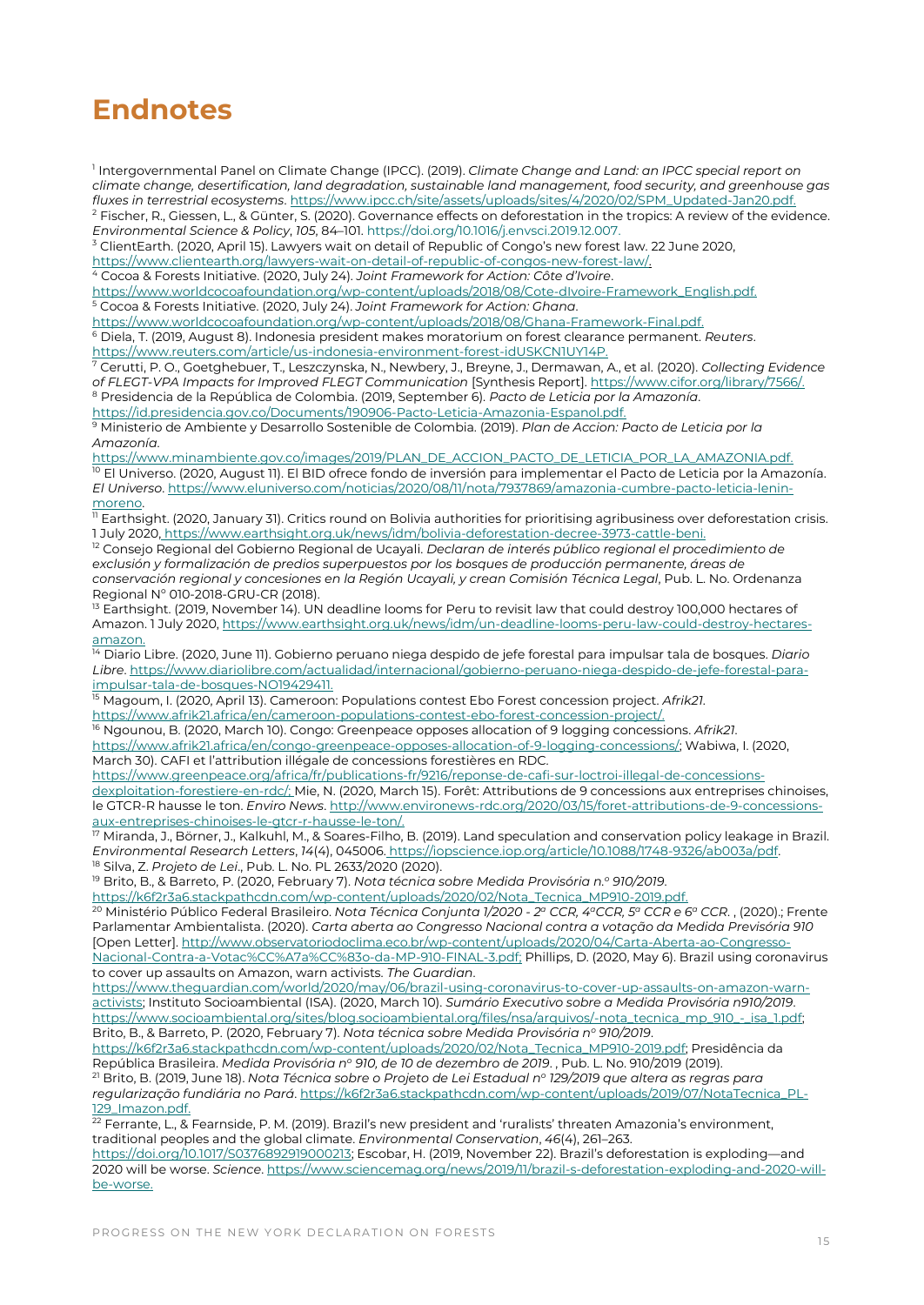<sup>23</sup> Gonzales, J. (2020, May 26). Brazil minister advises using COVID-19 to distract from Amazon deregulation. *Mongabay*. https://news.mongabay.com/2020/05/brazil-minister-advises-using-covid-19-to-distract-from-amazon-deregulation/<br><sup>24</sup> Amazal A.C. Watapaba, D. Wukari D. 8 Menoghia: M. (2000, 3th-20). Causes-using-covid-tract-from-amazon-der

<sup>24</sup> Amaral, A. C., Watanabe, P., Yukari, D., & Meneghini, M. (2020, July 28). Governo acelerou canetadas sobre meio ambiente durante a pandemia. *Folha de S. Paolo*. https://www1.folha.uol.com.br/ambiente/2020/07/governo-aceleroucanetadas-sobre-meio-ambiente-durante-a-pandemia.shtml.

<sup>25</sup> Amazonas Atual. (2019, May 10). Obras na Amazônia levarão militares a explicar Projeto Barão do Rio Branco no Senado. *Amazonas Atual*. https://amazonasatual.com.br/obras-levarao-militares-a-explicar-projeto-barao-do-rio $rac{b^2}{26}$  Menzol E (2020)

<sup>26</sup> Wenzel, F. (2020, May 11). Bolsonaro revives a plan to carve a road through one of Brazil's last untouched areas. *Mongabay*. https://news.mongabay.com/2020/05/bolsonaro-revives-a-plan-to-carve-a-road-through-one-of-brazilslast-untouched-areas/.

<sup>27</sup> Koshy, J. (2019, November 16). Centre drops plan to bring in changes to Forest Act of 1927. *The Hindu*. https://www.thehindu.com/news/national/centre-drops-plan-to-bring-in-changes-to-forest-act-of-1927/article29986437.ece.

<sup>28</sup> Kukreti, I. (2019, November 15). Government withdraws proposed changes to Indian Forest Act. *Down To Earth*. https://www.downtoearth.org.in/news/forests/government-withdraws-proposed-changes-to-indian-forest-act-67774. Aggarwal, M. (2020, January 13). India's missing a clear forest policy and its jungle dwellers are the worst off. 1 July 2020, https://qz.com/india/1783965/indias-missing-forest-policy-is-hurting-tribals-the-most/.

<sup>30</sup> Madani Berkelanjutan. (2020, March). Peraturan Presiden No. 44 Tahun 2020 tentang Sistem Sertifikasi Perkebunan Kelapa Sawit Berkelanjutan Indonesia. 18 September 2020, https://madaniberkelanjutan.id/2020/03/27/peraturanpresiden-no-44-tahun-2020-tentang-sistem-sertifikasi-perkebunan-kelapa-sawit-berkelanjutan-indonesia.

 $^{\rm 31}$  Earthsight. (2020, April 30). New ISPO regulation underpinning Indonesian palm oil diplomacy branded as "regressive". 1 July 2020, https://www.earthsight.org.uk/news/idm/indonesia-ispo-regulation-underpinning-palm-oildiplomacy-branded-regressive.

<sup>32</sup> Neraca. (2020, March 17). Dampak Covid-19, Kemendag Terapkan Kebijakan Stimulus Ekonomi II. *Neraca*. https://www.neraca.co.id/article/129340/dampak-covid-19-kemendag-terapkan-kebijakan-stimulus-ekonomi-ii. <sup>33</sup> Jong, H. N. (2020, May 27). Indonesia drops panned plan to scrap legality license for wood exports. *Mongabay*. https://news.mongabay.com/2020/05/indonesia-svlk-legal-timber-license-eu-vlegal-export/.

<sup>34</sup> European Commission. (2020, February 12). February infringements package: key decisions. 1 July 2020, https://ec.europa.eu/commission/presscorner/detail/en/inf\_20\_202.

<sup>35</sup> EuroNatur, Agent Green, & Client Earth. (2020, April 22). *Illegal logging in natural forests of Romania - new complaint to the European Commission*. https://www.documents.clientearth.org/wp-content/uploads/library/2020-04- 22-briefing-paper-complaint-to-the-european-commission-re.-illegal-logging-in-romanian-forests-coll-en1.pdf.  $\rm{^{36}}$  Earthsight. (2020, April 28). Revealed: UK military beef supplier linked to Brazil deforestation. 1 July 2020,

https://www.earthsight.org.uk/news/idm/mod-uk-navy-brazil-beef-supplier-linked-deforestation-amazon-cattle. <sup>37</sup> Earthsight. (2020, January 29). EU risks buying "illegally produced" Mexican avocados as imports surge 70% in 2019. 1 July 2020, https://www.earthsight.org.uk/news/idm/EU-illegal-avocados-mexico-2019-imports.

<sup>38</sup> Muñoz Acebes, C., Wilkinson, D., & Téllez-Chávez, L. (2019). *Rainforest Mafias: How Violence and Impunity Fuel Deforestation in Brazil's Amazon*. https://www.hrw.org/report/2019/09/17/rainforest-mafias/how-violence-andimpunity-fuel-deforestation-brazils-amazon.

<sup>39</sup> The Gecko Project, & Mongabay. (2019, December 10). Revealed: Government officials say permits for megaplantation in Papua were falsified. *Mongabay*. https://news.mongabay.com/2019/12/revealed-government-officials-saypermits-for-mega-plantation-in-papua-were-falsified/.

<sup>40</sup> Environmental Investigation Agency (EIA). (2019, August 2). Jail time for directors of Indonesian companies over possession of illegal timber. 1 July 2020, https://eia-international.org/news/jail-time-for-directors-of-indonesiancompanies-over-possession-of-illegal-timber/.

<sup>41</sup> People's Republic of China. *Forest Law of the People's Republic of China*. (2019).

<sup>42</sup> Wang, H. (2020, March 2). Summary of the China Forest Law Amendment (2019) and Potential Impacts on Wood Export to China. 1 July 2020, https://canadawood.org/summary-on-the-china-forest-law-amendment-2019-and-itspotential-impacts-of-forest-products-export-to-china-once-taking-effective/. Global Traceability. (2020, March 11). New Chinese Forest Law: Removes Timber Transportation Permit. 1 July 2020, https://www.global-traceability.com/newchinese-forestry-law-impacts-risk-assessment/.

 $^{43}$  Fox, B. (2020, April 30). New human rights laws in 2021, promises EU justice chief. 1 July 2020,

https://www.euractiv.com/section/global-europe/news/new-human-rights-laws-in-2021-promises-eu-justice-chief/. <sup>44</sup> Chatham House. (2020). Forest Governance and Legality. https://forestgovernance.chathamhouse.org/.

<sup>45</sup> Forest Trends. (2019). *How has the EU timber regulation enforced the European trade of timber in 2018?* https://www.forest-trends.org/wp-content/uploads/2019/10/7\_Things\_HO\_Final-2.pdf.

46 VPA Annual Report 2019 (forthcoming).

<sup>47</sup> European Commission. (2019). *Annual Synthesis Report for the year 2017 on the implementation of the FLEGT licensing scheme provided for in Regulation (EC) No 2173/2005 of 20 December 2005 on the establishment of a FLEGT licensing scheme for imports of timber into the European Community* (Report from the Commission No. COM (2019) 249 final). https://data.consilium.europa.eu/doc/document/ST-10085-2019-INIT/en/pdf.

<sup>48</sup> Glover, A. (2020, May 12). Building Sustainable Supply Chains: Lessons from the Timber Trade. https://forestgovernance.chathamhouse.org/publications/building-sustainable-supply-chains-lessons-from-thetimber-trade.

<sup>49</sup> Forest Trends. (2018, April 16). Supply Change: Commitments that Count. 1 July 2020, https://supplychange.org/commodity/general.

 $^{50}$  Heilmayr, R., Carlson, K. M., & Benedict, J. J. (2020). Deforestation spillovers from oil palm sustainability certification. *Environmental Research Letters*, *15*(7), 075002. https://doi.org/10.1088/1748-9326/ab7f0c.

<sup>51</sup> SDG Knowledge Hub. (2019, October 12). First Meeting of Signatory Countries of Escazu Agreement. https://sdg.iisd.org/events/first-meeting-of-signatory-countries-of-escazu-agreement/.

 $^{52}$  Sustainable Development and Human Settlements Division, United Nations, Economic Commission for Latin America and the Caribbean (ECLAC). (2018). *Regional Agreement on Access to Information, Public Participation and*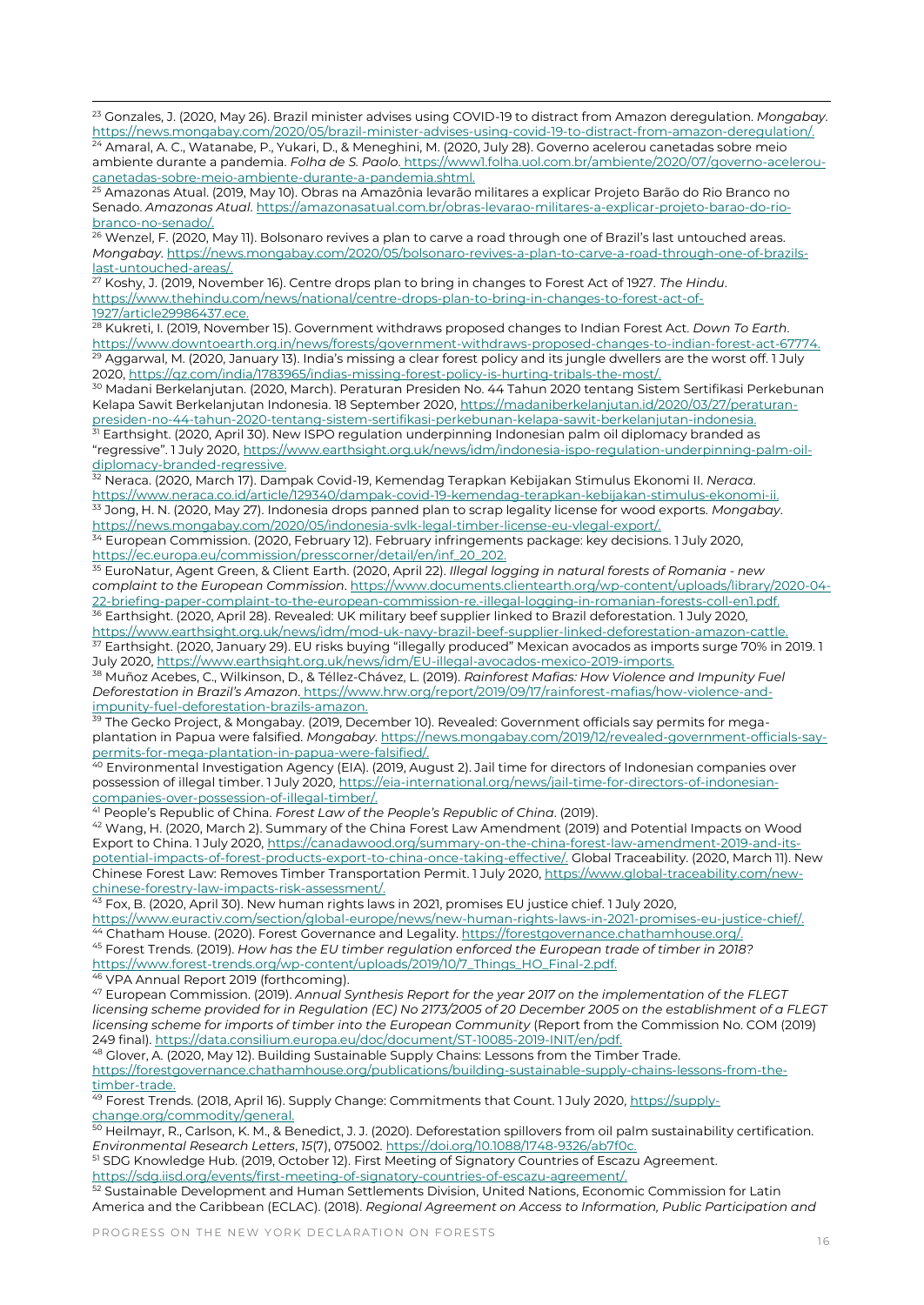*Justice in Environmental Matters in Latin America and the Caribbean*.

https://repositorio.cepal.org/bitstream/handle/11362/43583/1/S1800428\_en.pdf.

<sup>53</sup> Cerutti, P. O. et al. (2020).

<sup>54</sup> Umali, T. (2020, February 10). Completion of One Map Policy targeted for end of 2020. 1 July 2020, https://www.opengovasia.com/completion-of-one-map-policy-targeted-for-end-of-2020/.

<sup>55</sup> Intergovernmental Panel on Climate Change (IPCC). (2019). *Climate Change and Land: an IPCC special report on climate change, desertification, land degradation, sustainable land management, food security, and greenhouse gas fluxes in terrestrial ecosystems*. https://www.ipcc.ch/site/assets/uploads/sites/4/2020/02/SPM\_Updated-Jan20.pdf. Fischer, R., Giessen, L., & Günter, S. (2020). Governance effects on deforestation in the tropics: A review of the

evidence. *Environmental Science & Policy*, *105*, 84–101. https://doi.org/10.1016/j.envsci.2019.12.007. <sup>57</sup> Servindi. (2019, March 28). Conoce las 10 propuestas indígenas para enfrentar la crisis climática.

https://www.servindi.org/actualidad-noticias/28/03/2019/conoce-las-10-propuestas-indigenas-para-enfrentar-la-crisisclimatica.

<sup>58</sup> Asociación Interétnica de Desarollo de la Selva Peruana (AIDESEP), & WWF Peru. (2018). *Methodological Guide for the Operability of the Amazon Indigenous REDD+: Based on the AIDESEP and COICA*.

http://www.aidesep.org.pe/sites/default/files/media/documento/Guia%20RIA%20Peru%20%28ENG%29\_1.pdf. <sup>59</sup> Presidência da República Brasileira. *Decreto n<sup>o</sup> 10.239 de 11 de fevereiro de 2020*. Pub. L. No. 10.239 (2020).

<sup>60</sup> Gomes, P. H. (2020, July 15). Operação das Forças Armadas na Amazônia pode ser estendida até o fim de 2022, afirma Mourão. *Globo*. https://g1.globo.com/politica/noticia/2020/07/15/mourao-diz-que-governo-pode-estender-operacaodas-forcas-armadas-na-amazonia-ate-o-fim-de-2022.ghtml.

<sup>61</sup> Bechtel, S. (2019, April 23). States fail to remedy access to justice failures. 1 July 2020,

https://www.clientearth.org/states-fail-to-remedy-access-to-justice-failures/.

<sup>62</sup> European Commission. (2019). *Report on European Union implementation of the Aarhus Convention in the area of access to justice in environmental matters* (Commission Staff Working Document No. SWD (2019) 378 final). https://ec.europa.eu/environment/aarhus/pdf/Commission\_report\_2019.pdf.

63 Fa, J. E., Watson, J. E., Leiper, I., Potapov, P., Evans, T. D., Burgess, N. D., et al. (2020). Importance of Indigenous Peoples' lands for the conservation of Intact Forest Landscapes. *Frontiers in Ecology and the Environment*, *18*(3). https://doi.org/10.1002/fee.2148.

<sup>64</sup> United Nations Framework Convention on Climate Change (UNFCCC). (2019). *The 1st meeting of the Facilitative Working Group of the Local Communities and Indigenous Peoples Platform* (Report by the Secretariat No. FCCC/SBSTA/2019/4). https://unfccc.int/sites/default/files/resource/SBSTA2019\_04E.pdf.

<sup>65</sup> United Nations Framework Convention on Climate Change (UNFCCC). (2020, March 27). *The initial two-year workplan of the LCIPP for the period 2020-2021*. https://unfccc.int/sites/default/files/resource/Initial%20twoyear%20workplan%20of%20the%20LCIPP%20%282020-2021%29.pdf.

66 International Network for Economic, Social and Cultural Rights (ESCR). (2019, April 10). UN resolution recognizes environmental defenders. 1 July 2020, https://www.escr-net.org/news/2019/un-resolution-recognizes-environmentaldefenders.

<sup>67</sup> United Nations Human Rights Council (UNHRC). *Recognizing the contribution of environmental human rights defenders to the enjoyment of human rights, environmental protection and sustainable development*. , Pub. L. No. A/HRC/40/L.22/Rev.1 (2019).

<sup>68</sup> Convention on Biological Diversity (CBD). (2020). *Zero Draft of the Post-2020 Global Biodiversity Framework* (Note by the Co-Chairs No. CBD/WG2020/2/3). https://www.cbd.int/doc/c/efb0/1f84/a892b98d2982a829962b6371/wg2020-02- 03-en.pdf.

69 International Justice Resource Center (IJRC). (2020, April 8). Inter-American Court Decides First Environmental Rights Case Against Argentina. 1 July 2020, https://ijrcenter.org/2020/04/08/inter-american-court-decides-firstenvironmental-rights-case-against-argentina/.

<sup>70</sup> Rights and Resources Initiative. (2020). *Estimate of the area of land and territories of Indigenous Peoples, local communities, and Afro- descendants where their rights have not been recognized.* https://rightsandresources.org/wpcontent/uploads/2020/09/Area-Study-Final-1.pdf

<sup>71</sup> BBC News. (2019, July 10). Australia indigenous recognition: Landmark vote 'within three years'. *BBC News*. https://www.bbc.com/news/world-australia-48932101.

<sup>72</sup> Organización Nacional de Mujeres Indígenas Andinas y Amazónicas del Perú (ONAMIAP). (2020, April 21). Avanza la creación de la Plataforma de los Pueblos Indígenas para enfrentar el Cambio Climático.

http://onamiap.org/2020/04/avanza-la-creacion-de-la-plataforma-de-los-pueblos-indigenas-para-enfrentar-el-cambioclimatico/.

 $^{73}$  Personal Communication, Patrick Kipalu, RRI Africa Program Director (2020).

<sup>74</sup> Rainforest Foundation UK. (2019). *Allocation of Community Forests in the Central African Republic: Lessons Learnt from the Pilot Experiences and Recommendations for Political and Legal Reforms*.

https://www.rainforestfoundationuk.org/media/c679d9b5-bc78-4cab-8d67-b2d1d1ca3e50.

<sup>75</sup> Communication between RFUK and RRI (2020).

 $76$  Kpanan'Ayoung Siakor, S. (2020, July 29). Liberia Land Authority grants 6 communities with full ownership of ancestral land in northwest Liberia. https://www.idhsustainabletrade.com/news/liberia-land-authority-grants-6 communities-with-full-ownership-of-ancestral-land-in-northwest-liberia/.

Actualidad Ambiental. (2020, January 27). 680 comunidades nativas esperan la titulación de sus territorios en Perú. https://www.actualidadambiental.pe/680-comunidades-nativas-esperan-la-titulacion-de-sus-territorios-en-peru/. <sup>78</sup> The Tenure Facility. (2019). *650,000 more hectares titled in the Peruvian Amazon.*

https://thetenurefacility.org/article/650-000-more-hectares-titled-in-the-peruvian-amazon-2/

<sup>79</sup> Kobei, D., Chivusia, S. S., Claridge, L., Ghai, J., Nkonge, C., Alden Wily, L., et al. (2020). *Defending our Future: Overcoming the Challenges of Returning the Ogiek Home*. https://minorityrights.org/wpcontent/uploads/2020/05/Defending-our-future-Ogiek-Report.pdf.

Sengwer of Embobut CBO. (2020, July 14). Kenyan authorities burn down 28 homes belonging to indigenous Sengwer community in Embobut Forest. https://www.forestpeoples.org/en/press-release-kenyan-authorities-burndown-28-Sengwer-homes-in-Embobut-Forest; The International Work Group for Indigenous Affairs (IWGIA). (2020).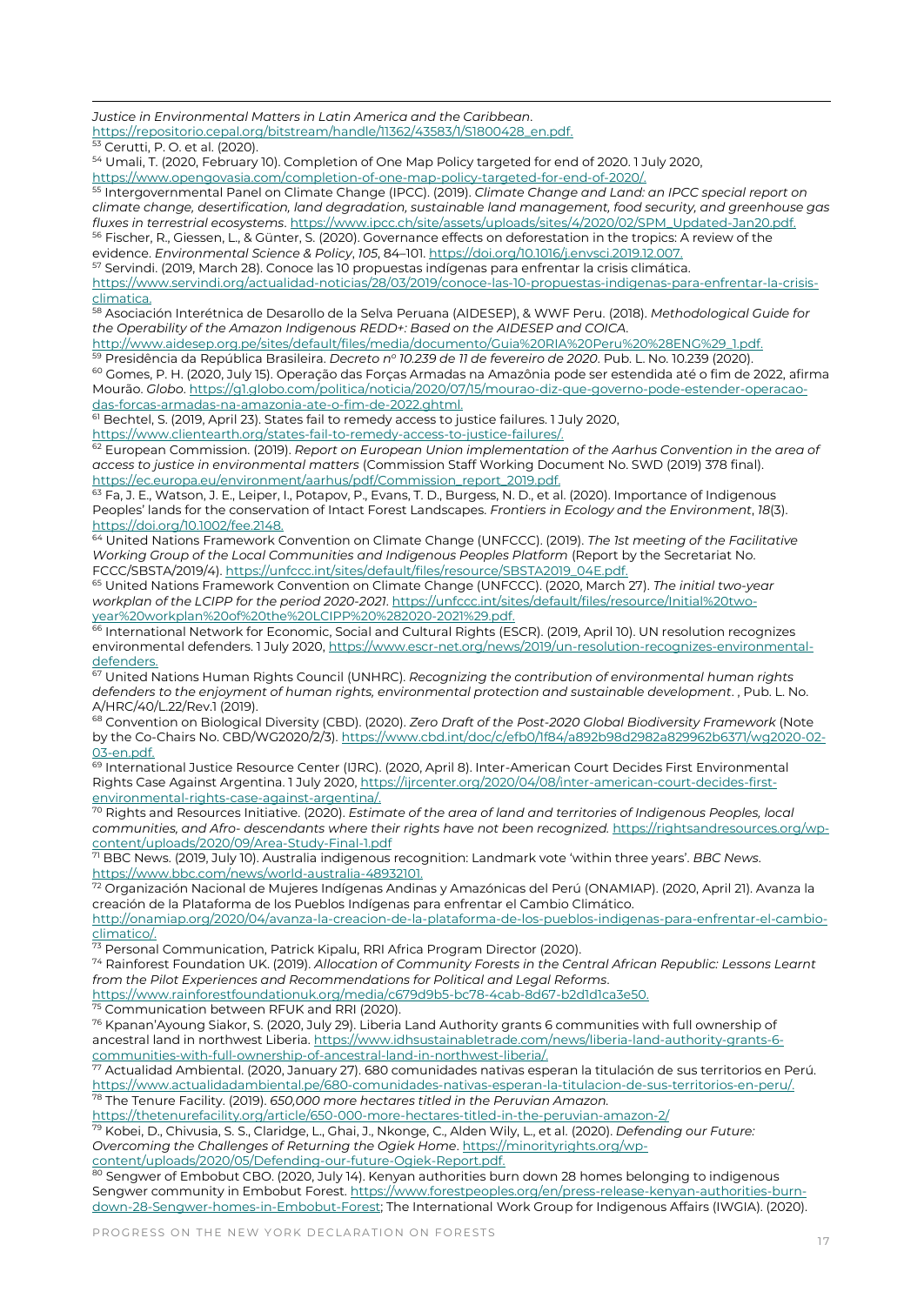*The Indigenous World 2020* (No. 34th Edition).

http://iwgia.org/images/yearbook/2020/IWGIA\_The\_Indigenous\_World\_2020.pdf.

The International Work Group for Indigenous Affairs (IWGIA). (2020).

82 The International Work Group for Indigenous Affairs (IWGIA). (2020).

<sup>83</sup> Traidcraft Exchange. (2020). *Our land. Our rights: Land grabbing in Liberia and the case for a new UK law*. https://static1.squarespace.com/static/59242ebc03596e804886c7f4/t/5e21c33c7cc7f93faf1e1731/1579271043

<sup>84</sup> Quijano Vallejos, P., Veit, P., Tipula, P., & Reytar K. (2020). *Undermining rights. Indigenous lands and mining in the Amazon.* https://files.wri.org/s3fs-public/Report\_Indigenous\_Lands\_and\_Mining\_in\_the\_Amazon\_web\_1.pdf <sup>85</sup> Ministério da Justiça e Segurança Pública, Fundação Nacional do Índio. *Instrução Normative n<sup>o</sup> 9 de 16 de abril de 2020*. (2020).

<sup>86</sup> de Paula Batista, J. (2020, April 24). Funai edita medida que permite ocupação e até venda de áreas em Terras Indígenas. 1 July 2020, https://www.socioambiental.org/pt-br/blog/blog-do-ppds/funai-edita-medida-que-permiteocupacao-e-ate-venda-de-areas-em-237-terras-indigenas.

<sup>87</sup> Torres, M., & Branford, S. (2020, May 8). Brazil opens 38,000 square miles of indigenous lands to outsiders. *Mongabay*. https://news.mongabay.com/2020/05/brazil-opens-38000-square-miles-of-indigenous-lands-to-outsiders/.

88 Ministério Público Federal (MPF). (2020, May 15). MPF pede que Assembleia Legislativa de MT suspenda tramitação de PLC que autoriza CAR sobre áreas indígenas. 1 July 2020, http://www.mpf.mp.br/mt/sala-de-imprensa/noticiasmt/mpf-pede-que-assembleia-legislativa-de-mt-suspenda-tramitacao-de-plc-que-autoriza-car-sobre-areas-indigenas.

<sup>89</sup> Muñoz Acebes, C., Wilkinson, D., & Téllez-Chávez, L. (2019). *Rainforest Mafias: How Violence and Impunity Fuel Deforestation in Brazil's Amazon*. https://www.hrw.org/report/2019/09/17/rainforest-mafias/how-violence-andimpunity-fuel-deforestation-brazils-amazon.

<sup>90</sup> Global Witness. (2020). *Defending Tomorrow: The climate crisis and threats against land and environmental defenders*. https://www.globalwitness.org/en/campaigns/environmental-activists/defending-tomorrow/. <sup>91</sup> Rasolt, D. H. (2020, August 17). Deforestation in Colombia. *The Ecologist*.

https://theecologist.org/2020/aug/17/deforestation-colombia.

<sup>92</sup> Douthwaite, B., Murphy, B., Stott, C., Sladkova, B., Hardcastle, P., & Wilson, D. (2019). *A Learning Review of the Dedicated Grant Mechanism (DGM) for Indigenous Peoples and Local Communities in the Forest Investment Program (FIP) of the Climate Investment Funds (CIF)*.

https://www.uncclearn.org/sites/default/files/inventory/dgm\_learning\_review\_jan26\_final\_withmanagementstatement. pdf.

<sup>93</sup> Presidencia de la República del Perú. *Decreto Supremo que amplía el plazo de vigencia del Programa Nacional de Conservación de Bosques para la Mitigación del Cambio Climático, creado mediante el Decreto Supremo N° 008-* 2010-MINAM., Pub. L. No. Nº 003-2020-MINAM (2020).

<sup>94</sup> Dupuits, E., & Cronkleton, P. (2020). Indigenous tenure security and local participation in climate mitigation programs: Exploring the institutional gaps of REDD+ implementation in the Peruvian Amazon. *Environmental Policy and Governance*, *30*(4), 209–220. https://doi.org/10.1002/eet.1888.